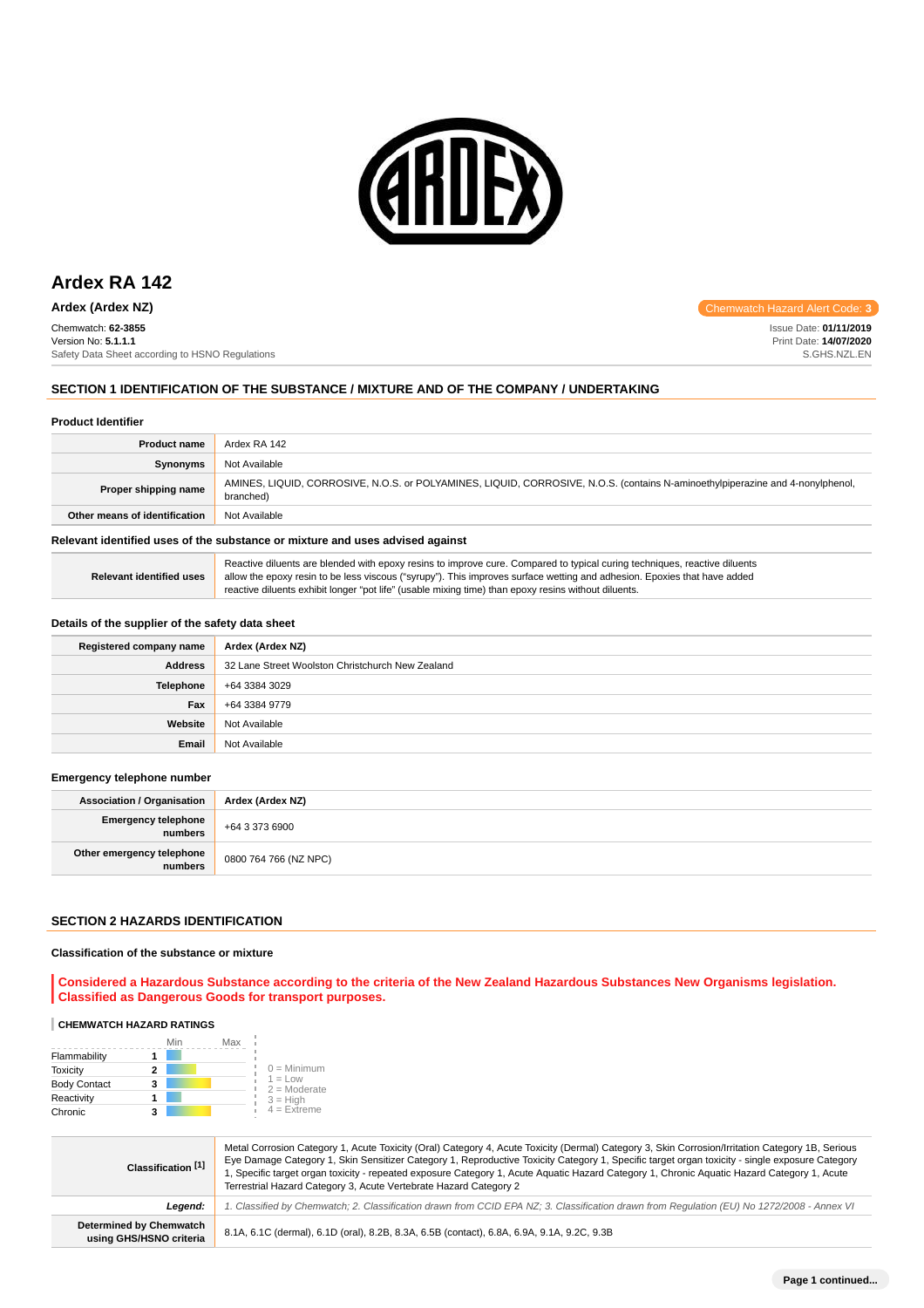#### **Label elements**



# **SIGNAL WORD DANGER**

| Hazard statement(s) |                                                                 |
|---------------------|-----------------------------------------------------------------|
| H290                | May be corrosive to metals.                                     |
| H302                | Harmful if swallowed.                                           |
| H311                | Toxic in contact with skin.                                     |
| H314                | Causes severe skin burns and eye damage.                        |
| H317                | May cause an allergic skin reaction.                            |
| H360                | May damage fertility or the unborn child.                       |
| H370                | Causes damage to organs.                                        |
| H372                | Causes damage to organs through prolonged or repeated exposure. |
| H410                | Very toxic to aquatic life with long lasting effects.           |
| H423                | Harmful to the soil environment                                 |
| H432                | Toxic to terrestrial vertebrates.                               |

## **Precautionary statement(s) Prevention**

| P <sub>201</sub> | Obtain special instructions before use.                                    |  |
|------------------|----------------------------------------------------------------------------|--|
| <b>P260</b>      | Do not breathe mist/vapours/spray.                                         |  |
| P273             | Avoid release to the environment.                                          |  |
| P280             | Wear protective gloves/protective clothing/eye protection/face protection. |  |

#### **Precautionary statement(s) Response**

| P301+P330+P331 | IF SWALLOWED: Rinse mouth. Do NOT induce vomiting.                                                                               |
|----------------|----------------------------------------------------------------------------------------------------------------------------------|
| P303+P361+P353 | IF ON SKIN (or hair): Take off immediately all contaminated clothing. Rinse skin with water [or shower].                         |
| P305+P351+P338 | IF IN EYES: Rinse cautiously with water for several minutes. Remove contact lenses, if present and easy to do. Continue rinsing. |
| P308+P311      | IF exposed or concerned: Call a POISON CENTER/doctor/physician/first aider.                                                      |

#### **Precautionary statement(s) Storage**

**P405** Store locked up.

## **Precautionary statement(s) Disposal**

**P501** Dispose of contents/container to authorised hazardous or special waste collection point in accordance with any local regulation.

## **SECTION 3 COMPOSITION / INFORMATION ON INGREDIENTS**

#### **Substances**

See section below for composition of Mixtures

#### **Mixtures**

| <b>CAS No</b> | %[weight] | Name                                        |
|---------------|-----------|---------------------------------------------|
| Not Available |           | Part A containing:                          |
| 25068-38-6    | 40-60     | bisphenol A/ diglycidyl ether resin, liquid |
| 17557-23-2    | $30 - 50$ | neopentyl glycol diglycidyl ether           |
| 68609-97-2    | $3 - 7$   | (C12-14) alkyl glycidy lether               |
| Not Available |           | Part B Containing:                          |
| 140-31-8      | $30 - 40$ | N-aminoethylpiperazine                      |
| 84852-15-3    | $30 - 40$ | 4-nonylphenol, branched                     |
| 68513-05-3    | $10 - 25$ | tall oil/ tetraethylenepentamine polyamides |
| 112-24-3      | $10 - 25$ | triethylenetetramine                        |

# **SECTION 4 FIRST AID MEASURES**

#### **Description of first aid measures**

**Eye Contact** If this product comes in contact with the eyes:

- Immediately hold eyelids apart and flush the eye continuously with running water.
- Ensure complete irrigation of the eye by keeping eyelids apart and away from eye and moving the eyelids by occasionally lifting the upper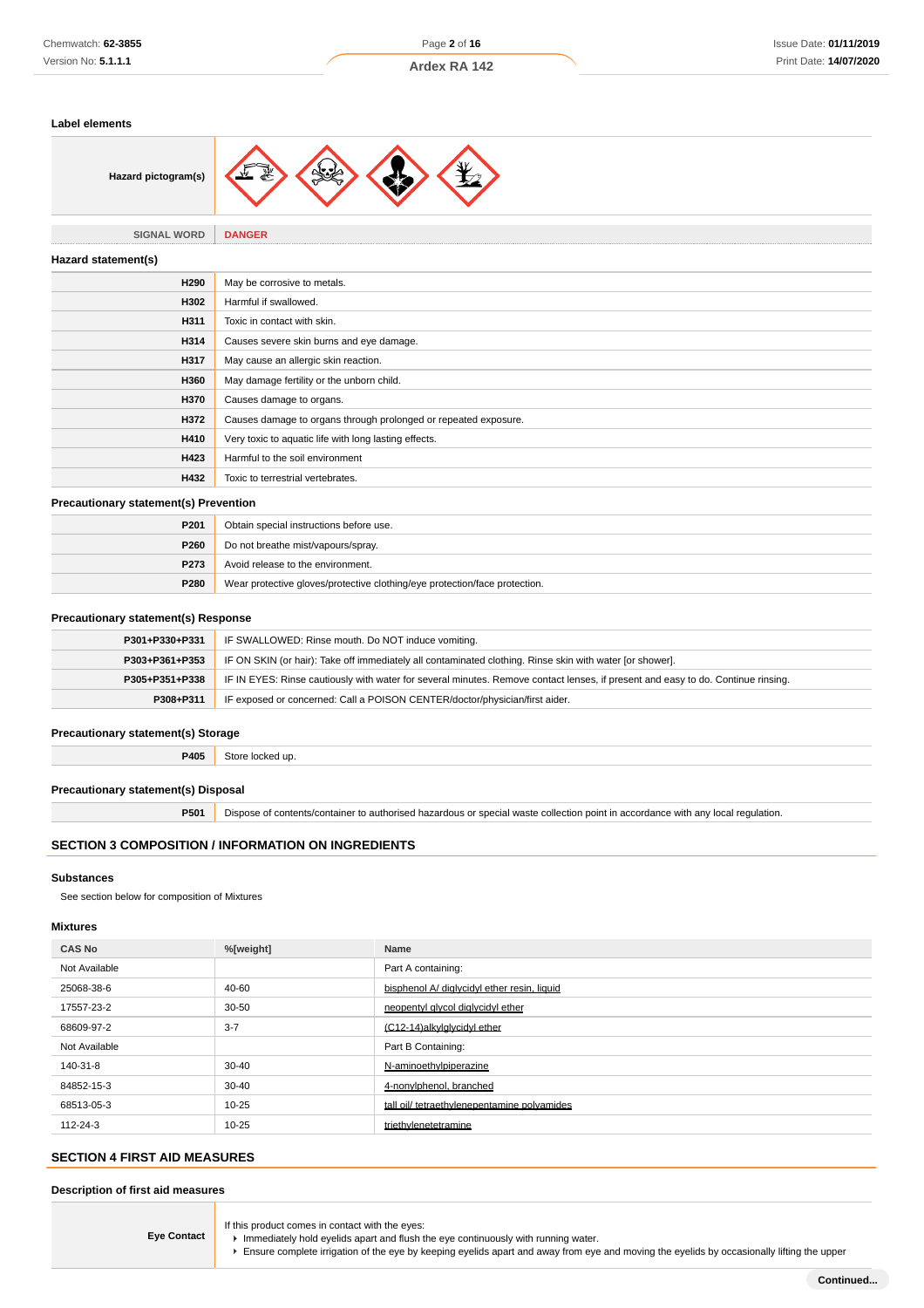|                     | and lower lids.<br>▶ Continue flushing until advised to stop by the Poisons Information Centre or a doctor, or for at least 15 minutes.<br>Transport to hospital or doctor without delay.<br>▶ Removal of contact lenses after an eye injury should only be undertaken by skilled personnel.<br>For amines:<br>If liquid amines come in contact with the eyes, irrigate immediately and continuously with low pressure flowing water, preferably from an eye<br>wash fountain, for 15 to 30 minutes.<br>For more effective flushing of the eyes, use the fingers to spread apart and hold open the eyelids. The eyes should then be "rolled" or moved<br>in all directions.<br>Seek immediate medical attention, preferably from an ophthalmologist.                                                                                                                                                                                                                                                                                                                                                                                                                                                                                                                                                                                                                                                                                                                                                                                                                                                                                                                                                                                                                                          |
|---------------------|-----------------------------------------------------------------------------------------------------------------------------------------------------------------------------------------------------------------------------------------------------------------------------------------------------------------------------------------------------------------------------------------------------------------------------------------------------------------------------------------------------------------------------------------------------------------------------------------------------------------------------------------------------------------------------------------------------------------------------------------------------------------------------------------------------------------------------------------------------------------------------------------------------------------------------------------------------------------------------------------------------------------------------------------------------------------------------------------------------------------------------------------------------------------------------------------------------------------------------------------------------------------------------------------------------------------------------------------------------------------------------------------------------------------------------------------------------------------------------------------------------------------------------------------------------------------------------------------------------------------------------------------------------------------------------------------------------------------------------------------------------------------------------------------------|
| <b>Skin Contact</b> | If skin or hair contact occurs:<br>Immediately flush body and clothes with large amounts of water, using safety shower if available.<br>• Quickly remove all contaminated clothing, including footwear.<br>▶ Wash skin and hair with running water. Continue flushing with water until advised to stop by the Poisons Information Centre.<br>Transport to hospital, or doctor.<br>For amines:<br>In case of major exposure to liquid amine, promptly remove any contaminated clothing, including rings, watches, and shoe, preferably under<br>a safety shower.<br>▶ Wash skin for 15 to 30 minutes with plenty of water and soap. Call a physician immediately.<br>▶ Remove and dry-clean or launder clothing soaked or soiled with this material before reuse. Dry cleaning of contaminated clothing may be<br>more effective than normal laundering.<br>Inform individuals responsible for cleaning of potential hazards associated with handling contaminated clothing.<br>▶ Discard contaminated leather articles such as shoes, belts, and watchbands.<br>▶ Note to Physician: Treat any skin burns as thermal burns. After decontamination, consider the use of cold packs and topical antibiotics.                                                                                                                                                                                                                                                                                                                                                                                                                                                                                                                                                                                    |
| Inhalation          | If fumes or combustion products are inhaled remove from contaminated area.<br>Lay patient down. Keep warm and rested.<br>▶ Prostheses such as false teeth, which may block airway, should be removed, where possible, prior to initiating first aid procedures.<br>Apply artificial respiration if not breathing, preferably with a demand valve resuscitator, bag-valve mask device, or pocket mask as trained.<br>Perform CPR if necessary.<br>Transport to hospital, or doctor.<br>Inhalation of vapours or aerosols (mists, fumes) may cause lung oedema.<br>► Corrosive substances may cause lung damage (e.g. lung oedema, fluid in the lungs).<br>As this reaction may be delayed up to 24 hours after exposure, affected individuals need complete rest (preferably in semi-recumbent<br>posture) and must be kept under medical observation even if no symptoms are (yet) manifested.<br>Effere any such manifestation, the administration of a spray containing a dexamethasone derivative or beclomethasone derivative may be<br>considered.<br>This must definitely be left to a doctor or person authorised by him/her.<br>(ICSC13719)<br>For amines:<br>All employees working in areas where contact with amine catalysts is possible should be thoroughly trained in the administration of<br>appropriate first aid procedures.<br>Experience has demonstrated that prompt administration of such aid can minimize the effects of accidental exposure.<br>▶ Promptly move the affected person away from the contaminated area to an area of fresh air.<br>▶ Keep the affected person calm and warm, but not hot.<br>If breathing is difficult, oxygen may be administered by a qualified person.<br>If breathing stops, give artificial respiration. Call a physician at once. |
| Ingestion           | For advice, contact a Poisons Information Centre or a doctor at once.<br>• Urgent hospital treatment is likely to be needed.<br>If swallowed do <b>NOT</b> induce vomiting.<br>▶ If vomiting occurs, lean patient forward or place on left side (head-down position, if possible) to maintain open airway and prevent aspiration.<br>• Observe the patient carefully.<br>▶ Never give liquid to a person showing signs of being sleepy or with reduced awareness; i.e. becoming unconscious.<br>▶ Give water to rinse out mouth, then provide liquid slowly and as much as casualty can comfortably drink.<br>Transport to hospital or doctor without delay.<br>For amines:<br>If liquid amine are ingested, have the affected person drink several glasses of water or milk.<br>• Do not induce vomiting.<br>Immediately transport to a medical facility and inform medical personnel about the nature of the exposure. The decision of whether to induce<br>vomiting should be made by an attending physician.                                                                                                                                                                                                                                                                                                                                                                                                                                                                                                                                                                                                                                                                                                                                                                              |
|                     | Indication of any immediate medical attention and special treatment needed                                                                                                                                                                                                                                                                                                                                                                                                                                                                                                                                                                                                                                                                                                                                                                                                                                                                                                                                                                                                                                                                                                                                                                                                                                                                                                                                                                                                                                                                                                                                                                                                                                                                                                                    |

Treat symptomatically.

For acute or short-term repeated exposures to highly alkaline materials:

**Respiratory stress is uncommon but present occasionally because of soft tissue edema.** 

Unless endotracheal intubation can be accomplished under direct vision, cricothyroidotomy or tracheotomy may be necessary.

Oxygen is given as indicated.

 $\blacktriangleright$  The presence of shock suggests perforation and mandates an intravenous line and fluid administration.

Damage due to alkaline corrosives occurs by liquefaction necrosis whereby the saponification of fats and solubilisation of proteins allow deep penetration into the tissue.

Alkalis continue to cause damage after exposure.

INGESTION:

Milk and water are the preferred diluents

No more than 2 glasses of water should be given to an adult.

Neutralising agents should never be given since exothermic heat reaction may compound injury.

\* Catharsis and emesis are absolutely contra-indicated.

\* Activated charcoal does not absorb alkali.

\* Gastric lavage should not be used.

Supportive care involves the following:

Withhold oral feedings initially.

- If endoscopy confirms transmucosal injury start steroids only within the first 48 hours.
- Carefully evaluate the amount of tissue necrosis before assessing the need for surgical intervention.

Patients should be instructed to seek medical attention whenever they develop difficulty in swallowing (dysphagia).

SKIN AND EYE:

Injury should be irrigated for 20-30 minutes.

Eye injuries require saline. [Ellenhorn & Barceloux: Medical Toxicology]

If exposure has been severe and/or symptoms marked, observation in hospital for 48 hours should be considered due to possibility of delayed pulmonary oedema.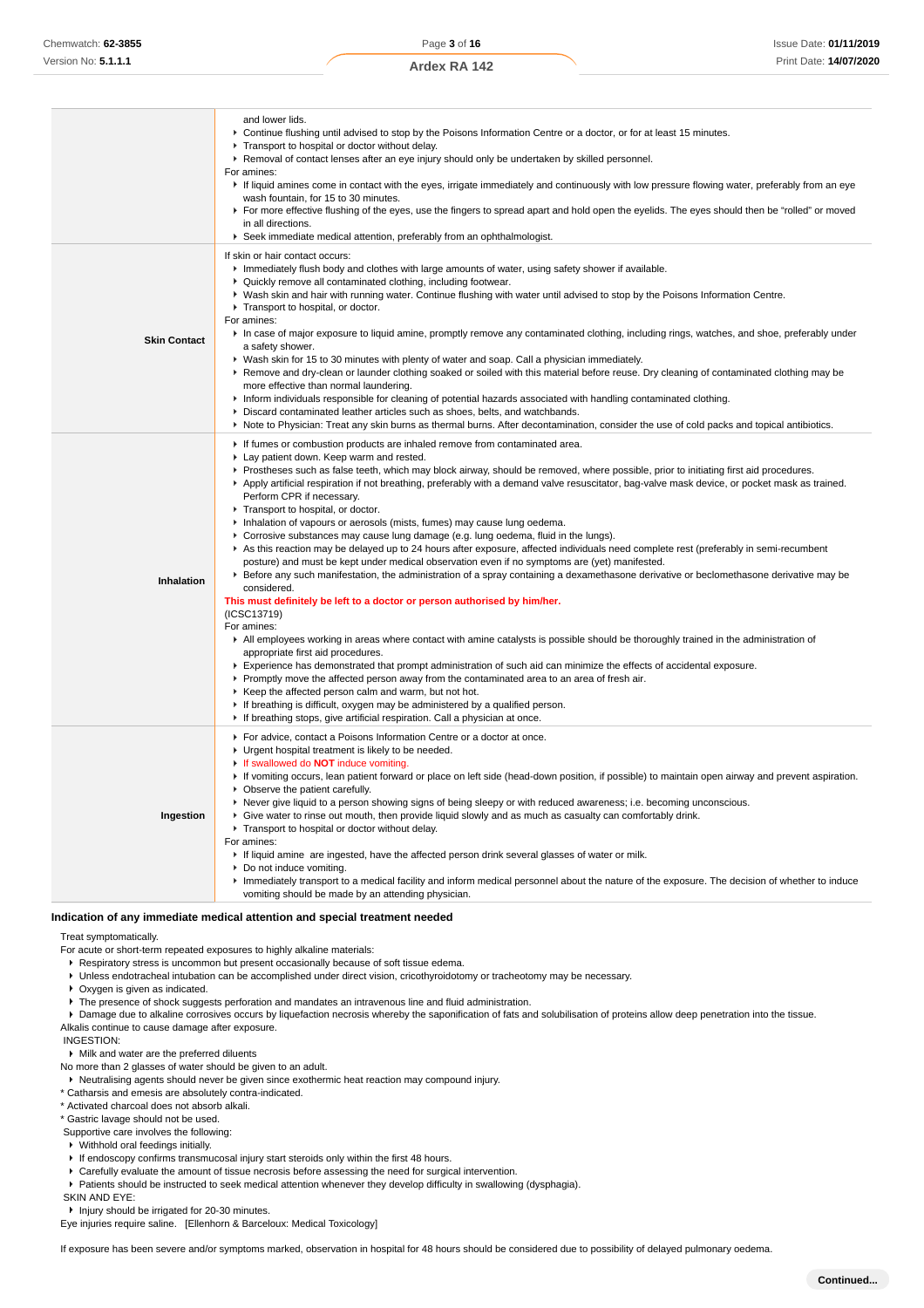For acute or short term repeated exposures to phenols/ cresols:

- Phenol is absorbed rapidly through lungs and skin. [Massive skin contact may result in collapse and death]\*
- ▶ [Ingestion may result in ulceration of upper respiratory tract; perforation of oesophagus and/or stomach, with attendant complications, may occur. Oesophageal stricture may occur.]\*
- ▶ An initial excitatory phase may present. Convulsions may appear as long as 18 hours after ingestion. Hypotension and ventricular tachycardia that require vasopressor and antiarrhythmic therapy, respectively, can occur.
- Respiratory arrest, ventricular dysrhythmias, seizures and metabolic acidosis may complicate severe phenol exposures so the initial attention should be directed towards stabilisation of breathing and circulation with ventilation, intubation, intravenous lines, fluids and cardiac monitoring as indicated.
- ▶ [Vegetable oils retard absorption; do NOT use paraffin oils or alcohols. Gastric lavage, with endotracheal intubation, should be repeated until phenol odour is no longer detectable; follow with vegetable oil. A saline cathartic should then be given.]\* ALTERNATIVELY: Activated charcoal (1g/kg) may be given. A cathartic should be given after oral activated charcoal.

Severe poisoning may require slow intravenous injection of methylene blue to treat methaemoglobinaemia.

- [Renal failure may require haemodialysis.]\*
- Most absorbed phenol is biotransformed by the liver to ethereal and glucuronide sulfates and is eliminated almost completely after 24 hours. [Ellenhorn and Barceloux: Medical Toxicology] \*[Union Carbide]

#### BIOLOGICAL EXPOSURE INDEX - BEI

These represent the determinants observed in specimens collected from a healthy worker who has been exposed to the Exposure Standard (ES or TLV):

| Determinant              | Index                | Sampling Time | Comments |
|--------------------------|----------------------|---------------|----------|
| 1. Total phenol in blood | 250 mg/gm creatinine | End of shift  | B. NS    |

B: Background levels occur in specimens collected from subjects **NOT** exposed

NS: Non-specific determinant; also seen in exposure to other materials

For amines:

- ▶ Certain amines may cause injury to the respiratory tract and lungs if aspirated. Also, such products may cause tissue destruction leading to stricture. If lavage is performed, endotracheal and/or esophagoscopic control is suggested.
- ▶ No specific antidote is known.

Care should be supportive and treatment based on the judgment of the physician in response to the reaction of the patient.

Laboratory animal studies have shown that a few amines are suspected of causing depletion of certain white blood cells and their precursors in lymphoid tissue. These effects may be due to an immunosuppressive mechanism.

Some persons with hyperreactive airways (e.g., asthmatic persons) may experience wheezing attacks (bronchospasm) when exposed to airway irritants.

Lung injury may result following a single massive overexposure to high vapour concentrations or multiple exposures to lower concentrations of any pulmonary irritant material. Health effects of amines, such as skin irritation and transient corneal edema ("blue haze," "halo effect," "glaucopsia"), are best prevented by means of formal worker education, industrial hygiene monitoring, and exposure control methods. Persons who are highly sensitive to the triggering effect of non-specific irritants should not be assigned to jobs in which such agents are used, handled, or manufactured.

**Medical surveillance programs** should consist of a pre-placement evaluation to determine if workers or applicants have any impairments (e.g., hyperreactive airways or bronchial asthma) that would limit their fitness for work in jobs with potential for exposure to amines. A clinical baseline can be established at the time of this evaluation.

Periodic medical evaluations can have significant value in the early detection of disease and in providing an opportunity for health counseling. Medical personnel conducting medical surveillance of individuals potentially exposed to polyurethane amine catalysts should consider the following:

Health history, with emphasis on the respiratory system and history of infections

Physical examination, with emphasis on the respiratory system and the lymphoreticular organs (lymph nodes, spleen, etc.)

Lung function tests, pre- and post-bronchodilator if indicated

 $\triangleright$  Total and differential white blood cell count

Serum protein electrophoresis

Persons who are concurrently exposed to isocyanates also should be kept under medical surveillance.

Pre-existing medical conditions generally aggravated by exposure include skin disorders and allergies, chronic respiratory disease (e.g. bronchitis, asthma, emphysema), liver disorders, kidney disease, and eye disease.

Broadly speaking, exposure to amines, as characterised by amine catalysts, may cause effects similar to those caused by exposure to ammonia. As such, amines should be considered potentially injurious to any tissue that is directly contacted.

Inhalation of aerosol mists or vapors, especially of heated product, can result in chemical pneumonitis, pulmonary edema, laryngeal edema, and delayed scarring of the airway or other affected organs. There is no specific treatment.

Clinical management is based upon supportive treatment, similar to that for thermal burns.

Persons with major skin contact should be maintained under medical observation for at least 24 hours due to the possibility of delayed reactions.

**Polyurethene Amine Catalysts: Guidelines for Safe Handling and Disposal Technical Bulletin June 2000**

**Alliance for Polyurethanes Industry**

#### **SECTION 5 FIREFIGHTING MEASURES**

#### **Extinguishing media**

- Foam.
- ▶ Dry chemical powder
- ▶ BCF (where regulations permit).
- Carbon dioxide.

#### **Special hazards arising from the substrate or mixture**

| <b>Fire Incompatibility</b>    | Avoid contamination with oxidising agents i.e. nitrates, oxidising acids, chlorine bleaches, pool chlorine etc. as ignition may result                                                                                                                                                                                                                                                                                                                                                                                                                                                                                                                                                                                                                                                             |  |  |  |
|--------------------------------|----------------------------------------------------------------------------------------------------------------------------------------------------------------------------------------------------------------------------------------------------------------------------------------------------------------------------------------------------------------------------------------------------------------------------------------------------------------------------------------------------------------------------------------------------------------------------------------------------------------------------------------------------------------------------------------------------------------------------------------------------------------------------------------------------|--|--|--|
| <b>Advice for firefighters</b> |                                                                                                                                                                                                                                                                                                                                                                                                                                                                                                                                                                                                                                                                                                                                                                                                    |  |  |  |
| <b>Fire Fighting</b>           | Alert Fire Brigade and tell them location and nature of hazard.<br>• Wear full body protective clothing with breathing apparatus.<br>Prevent, by any means available, spillage from entering drains or water course.<br>▶ Use fire fighting procedures suitable for surrounding area.<br>For amines:<br>For firefighting, cleaning up large spills, and other emergency operations, workers must wear a self-contained breathing apparatus with full<br>face-piece, operated in a pressure-demand mode.<br>Airline and air purifying respirators should not be worn for firefighting or other emergency or upset conditions.<br>▶ Respirators should be used in conjunction with a respiratory protection program, which would include suitable fit testing and medical<br>evaluation of the user. |  |  |  |
| <b>Fire/Explosion Hazard</b>   | Combustible.<br>▶ Slight fire hazard when exposed to heat or flame.<br>Heating may cause expansion or decomposition leading to violent rupture of containers.                                                                                                                                                                                                                                                                                                                                                                                                                                                                                                                                                                                                                                      |  |  |  |
|                                | Continued                                                                                                                                                                                                                                                                                                                                                                                                                                                                                                                                                                                                                                                                                                                                                                                          |  |  |  |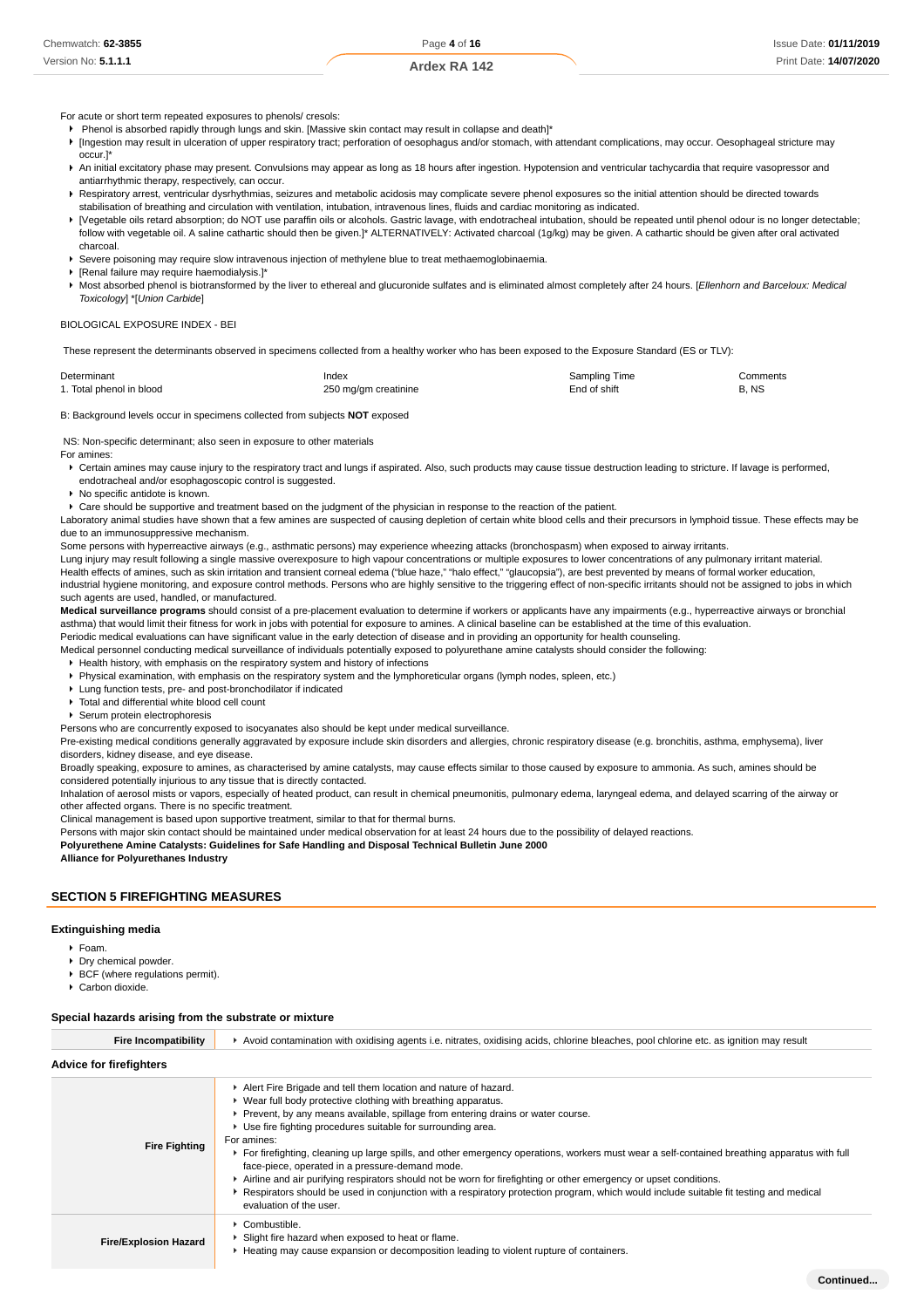**Ardex RA 142**

# **SECTION 6 ACCIDENTAL RELEASE MEASURES**

## **Personal precautions, protective equipment and emergency procedures**

See section 8

## **Environmental precautions**

See section 12

# **Methods and material for containment and cleaning up**

| <b>Minor Spills</b> | In the event of a spill of a reactive diluent, the focus is on containing the spill to prevent contamination of soil and surface or ground<br>water.<br>If irritating vapors are present, an approved air-purifying respirator with organic vapor canister is recommended for cleaning up spills<br>and leaks.<br>. For small spills, reactive diluents should be absorbed with sand.<br>• Drains for storage or use areas should have retention basins for pH adjustments and dilution of spills before discharge or disposal of<br>material.<br>▶ Check regularly for spills and leaks.<br>Small spills should be covered with inorganic absorbents and disposed of properly. Organic absorbents have been known to ignite when<br>contaminated with amines in closed containers. Certain cellulosic materials used for spill cleanup such as wood chips or sawdust have shown<br>reactivity with ethyleneamines and should be avoided. Ethyleneamine leaks will frequently be identified by the odor (ammoniacal) or by the<br>formation of a white, solid, waxy substance (amine carbamates).<br>Clean up all spills immediately.<br>Avoid breathing vapours and contact with skin and eyes.<br>• Control personal contact with the substance, by using protective equipment.<br>• Contain and absorb spill with sand, earth, inert material or vermiculite.<br>for amines:<br>If possible (i.e., without risk of contact or exposure), stop the leak.<br>• Contain the spilled material by diking, then neutralize.<br>▶ Next, absorb the neutralized product with clay, sawdust, vermiculite, or other inert absorbent and shovel into containers.<br>Store the containers outdoors. |
|---------------------|--------------------------------------------------------------------------------------------------------------------------------------------------------------------------------------------------------------------------------------------------------------------------------------------------------------------------------------------------------------------------------------------------------------------------------------------------------------------------------------------------------------------------------------------------------------------------------------------------------------------------------------------------------------------------------------------------------------------------------------------------------------------------------------------------------------------------------------------------------------------------------------------------------------------------------------------------------------------------------------------------------------------------------------------------------------------------------------------------------------------------------------------------------------------------------------------------------------------------------------------------------------------------------------------------------------------------------------------------------------------------------------------------------------------------------------------------------------------------------------------------------------------------------------------------------------------------------------------------------------------------------------------------------------------------------------------|
| <b>Major Spills</b> | Industrial spills or releases of reactive diluents are infrequent and generally contained. If a large spill does occur, the material should be captured,<br>collected, and reprocessed or disposed of according to applicable governmental requirements.<br>An approved air-purifying respirator with organic-vapor canister is recommended for emergency work.<br>Clear area of personnel and move upwind.<br>Alert Fire Brigade and tell them location and nature of hazard.<br>• Wear full body protective clothing with breathing apparatus.<br>Prevent, by any means available, spillage from entering drains or water course.<br>For amines:<br>First remove all ignition sources from the spill area.<br>▶ Have firefighting equipment nearby, and have firefighting personnel fully trained in the proper use of the equipment and in the procedures<br>used in fighting a chemical fire.<br>▶ Spills and leaks of polyurethane amine catalysts should be contained by diking, if necessary, and cleaned up only by properly trained and<br>equipped personnel. All others should promptly leave the contaminated area and stay upwind.                                                                                                                                                                                                                                                                                                                                                                                                                                                                                                                                            |

Personal Protective Equipment advice is contained in Section 8 of the SDS.

# **SECTION 7 HANDLING AND STORAGE**

#### **Precautions for safe handling**

| Safe handling     | DO NOT USE brass or copper containers / stirrers<br>DO NOT allow clothing wet with material to stay in contact with skin<br>Avoid all personal contact, including inhalation.<br>• Wear protective clothing when risk of exposure occurs.<br>▶ Use in a well-ventilated area.<br>Avoid contact with moisture.                                                                                                                                                                                                                                                                                                                                                                                                                                                                                                                                                                                                                                                                                         |
|-------------------|-------------------------------------------------------------------------------------------------------------------------------------------------------------------------------------------------------------------------------------------------------------------------------------------------------------------------------------------------------------------------------------------------------------------------------------------------------------------------------------------------------------------------------------------------------------------------------------------------------------------------------------------------------------------------------------------------------------------------------------------------------------------------------------------------------------------------------------------------------------------------------------------------------------------------------------------------------------------------------------------------------|
| Other information | for bulk storages:<br>If slight coloration of the ethyleneamine is acceptable, storage tanks may be made of carbon steel or black iron, provided they are free of rust<br>and mill scale. However, if the amine is stored in such tanks, color may develop due to iron contamination. If iron contamination cannot be<br>tolerated, tanks constructed of types 304 or 316 stainless steel should be used. (Note: Because they are quickly corroded by amines, do not<br>use copper, copper alloys, brass, or bronze in tanks or lines.)<br>▶ This product should be stored under a dry inert gas blanket, such as nitrogen, to minimize contamination resulting from contact with air and<br>water<br>Store in original containers.<br>▶ Keep containers securely sealed.<br>Store in a cool, dry, well-ventilated area.<br>Store away from incompatible materials and foodstuff containers.<br>DO NOT store near acids, or oxidising agents<br>▶ No smoking, naked lights, heat or ignition sources. |

## **Conditions for safe storage, including any incompatibilities**

| Suitable container | • Glass container is suitable for laboratory quantities          |
|--------------------|------------------------------------------------------------------|
|                    | <b>DO NOT</b> use aluminium or galvanised containers             |
|                    | DO NOT use mild steel or galvanised containers                   |
|                    | <b>DO NOT</b> use aluminium, galvanised or tin-plated containers |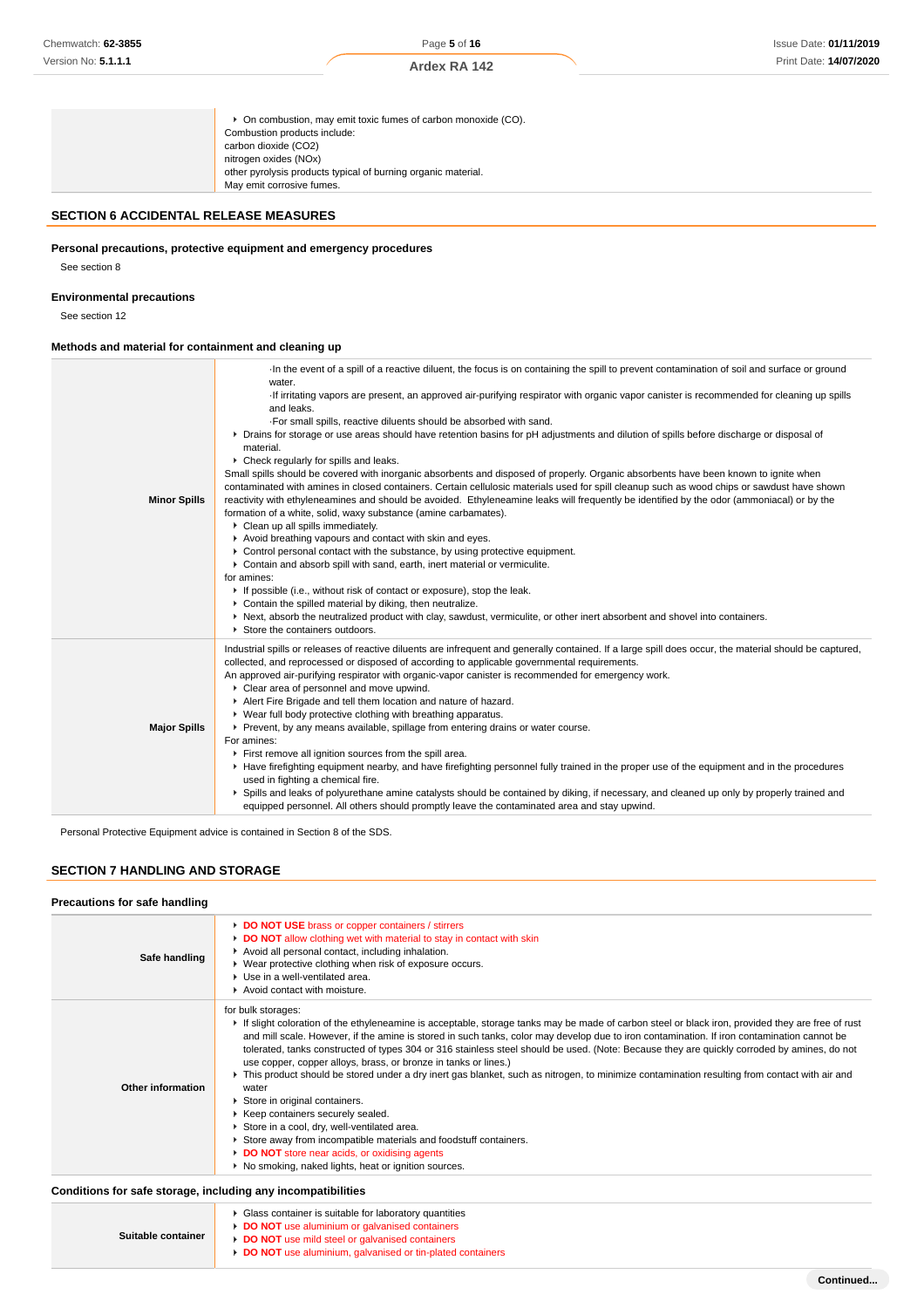|                         | Lined metal can, lined metal pail/ can.                                                                                                    |
|-------------------------|--------------------------------------------------------------------------------------------------------------------------------------------|
|                         | ▶ Plastic pail.                                                                                                                            |
|                         | ▶ Polyliner drum.                                                                                                                          |
|                         | • Packing as recommended by manufacturer.                                                                                                  |
|                         | For low viscosity materials                                                                                                                |
|                         | • Drums and jerricans must be of the non-removable head type.                                                                              |
|                         | ▶ Where a can is to be used as an inner package, the can must have a screwed enclosure.                                                    |
|                         | For materials with a viscosity of at least 2680 cSt. (23 deg. C) and solids (between 15 C deg. and 40 deg C.):                             |
|                         | Removable head packaging;                                                                                                                  |
|                         | $\blacktriangleright$ Cans with friction closures and                                                                                      |
|                         | ▶ low pressure tubes and cartridges                                                                                                        |
|                         | may be used.                                                                                                                               |
|                         | $\blacktriangleright$ Avoid cross contamination between the two liquid parts of product (kit).                                             |
|                         | If two part products are mixed or allowed to mix in proportions other than manufacturer's recommendation, polymerisation with gelation and |
|                         | evolution of heat (exotherm) may occur.                                                                                                    |
| Storage incompatibility | This excess heat may generate toxic vapour                                                                                                 |
|                         | Avoid reaction with amines, mercaptans, strong acids and oxidising agents                                                                  |
|                         | Avoid reaction with oxidising agents                                                                                                       |
|                         | Avoid strong acids, bases.                                                                                                                 |

# **SECTION 8 EXPOSURE CONTROLS / PERSONAL PROTECTION**

#### **Control parameters**

## **OCCUPATIONAL EXPOSURE LIMITS (OEL)**

**INGREDIENT DATA**

Not Available

#### **EMERGENCY LIMITS**

| Ingredient                                     | <b>Material name</b>                                |               | TEEL-1              | TEEL-2    | TEEL-3      |
|------------------------------------------------|-----------------------------------------------------|---------------|---------------------|-----------|-------------|
| bisphenol A/ diglycidyl ether<br>resin, liquid | Epoxy resin includes EPON 1001, 1007, 820, ERL-2795 |               | $90 \text{ mg/m}$ 3 | 990 mg/m3 | 5,900 mg/m3 |
| N-aminoethylpiperazine                         | Aminoethylpiperazine, N-                            |               | $6.4$ mg/m $3$      | 71 mg/m3  | 420 mg/m3   |
| 4-nonylphenol, branched                        | Nonyl phenol, 4- (branched)                         |               | $3.9 \text{ mg/m}$  | 43 mg/m3  | 260 mg/m3   |
| triethylenetetramine                           | Triethylenetetramine                                |               | 3 ppm               | 14 ppm    | 83 ppm      |
|                                                |                                                     |               |                     |           |             |
| Ingredient                                     | <b>Original IDLH</b>                                |               | <b>Revised IDLH</b> |           |             |
| bisphenol A/ diglycidyl ether<br>resin, liquid | Not Available                                       |               | Not Available       |           |             |
| neopentyl glycol diglycidyl ether              | Not Available                                       |               | Not Available       |           |             |
| (C12-14)alkylglycidyl ether                    | Not Available                                       | Not Available |                     |           |             |
| N-aminoethylpiperazine                         | Not Available                                       | Not Available |                     |           |             |
| 4-nonylphenol, branched                        | Not Available<br>Not Available                      |               |                     |           |             |
| tall oil/ tetraethylenepentamine<br>polyamides | Not Available                                       | Not Available |                     |           |             |
| triethylenetetramine                           | Not Available                                       | Not Available |                     |           |             |

#### **OCCUPATIONAL EXPOSURE BANDING**

| Ingredient                                     | <b>Occupational Exposure Band Rating</b>                                                                                                                                                                                                                                                 | <b>Occupational Exposure Band Limit</b> |  |
|------------------------------------------------|------------------------------------------------------------------------------------------------------------------------------------------------------------------------------------------------------------------------------------------------------------------------------------------|-----------------------------------------|--|
| bisphenol A/ diglycidyl ether<br>resin, liquid | E                                                                                                                                                                                                                                                                                        | $\leq 0.1$ ppm                          |  |
| neopentyl glycol diglycidyl ether              | E                                                                                                                                                                                                                                                                                        | $\leq 0.1$ ppm                          |  |
| (C12-14)alkylglycidyl ether                    | E                                                                                                                                                                                                                                                                                        | $\leq 0.1$ ppm                          |  |
| N-aminoethylpiperazine                         | D                                                                                                                                                                                                                                                                                        | $> 0.1$ to $\leq 1$ ppm                 |  |
| 4-nonylphenol, branched                        | E                                                                                                                                                                                                                                                                                        | $\leq 0.1$ ppm                          |  |
| tall oil/ tetraethylenepentamine<br>polyamides | E                                                                                                                                                                                                                                                                                        | $\leq 0.1$ ppm                          |  |
| triethylenetetramine                           | E                                                                                                                                                                                                                                                                                        | $\leq 0.1$ ppm                          |  |
| Notes:                                         | Occupational exposure banding is a process of assigning chemicals into specific categories or bands based on a chemical's potency and the<br>adverse health outcomes associated with exposure. The output of this process is an occupational exposure band (OEB), which corresponds to a |                                         |  |

range of exposure concentrations that are expected to protect worker health.

**Exposure controls**

| Appropriate engineering<br>controls | Engineering controls are used to remove a hazard or place a barrier between the worker and the hazard. Well-designed engineering controls can<br>be highly effective in protecting workers and will typically be independent of worker interactions to provide this high level of protection.<br>The basic types of engineering controls are:<br>Process controls which involve changing the way a job activity or process is done to reduce the risk.<br>Enclosure and/or isolation of emission source which keeps a selected hazard "physically" away from the worker and ventilation that strategically<br>"adds" and "removes" air in the work environment. |
|-------------------------------------|-----------------------------------------------------------------------------------------------------------------------------------------------------------------------------------------------------------------------------------------------------------------------------------------------------------------------------------------------------------------------------------------------------------------------------------------------------------------------------------------------------------------------------------------------------------------------------------------------------------------------------------------------------------------|
|                                     |                                                                                                                                                                                                                                                                                                                                                                                                                                                                                                                                                                                                                                                                 |

**Personal protection**

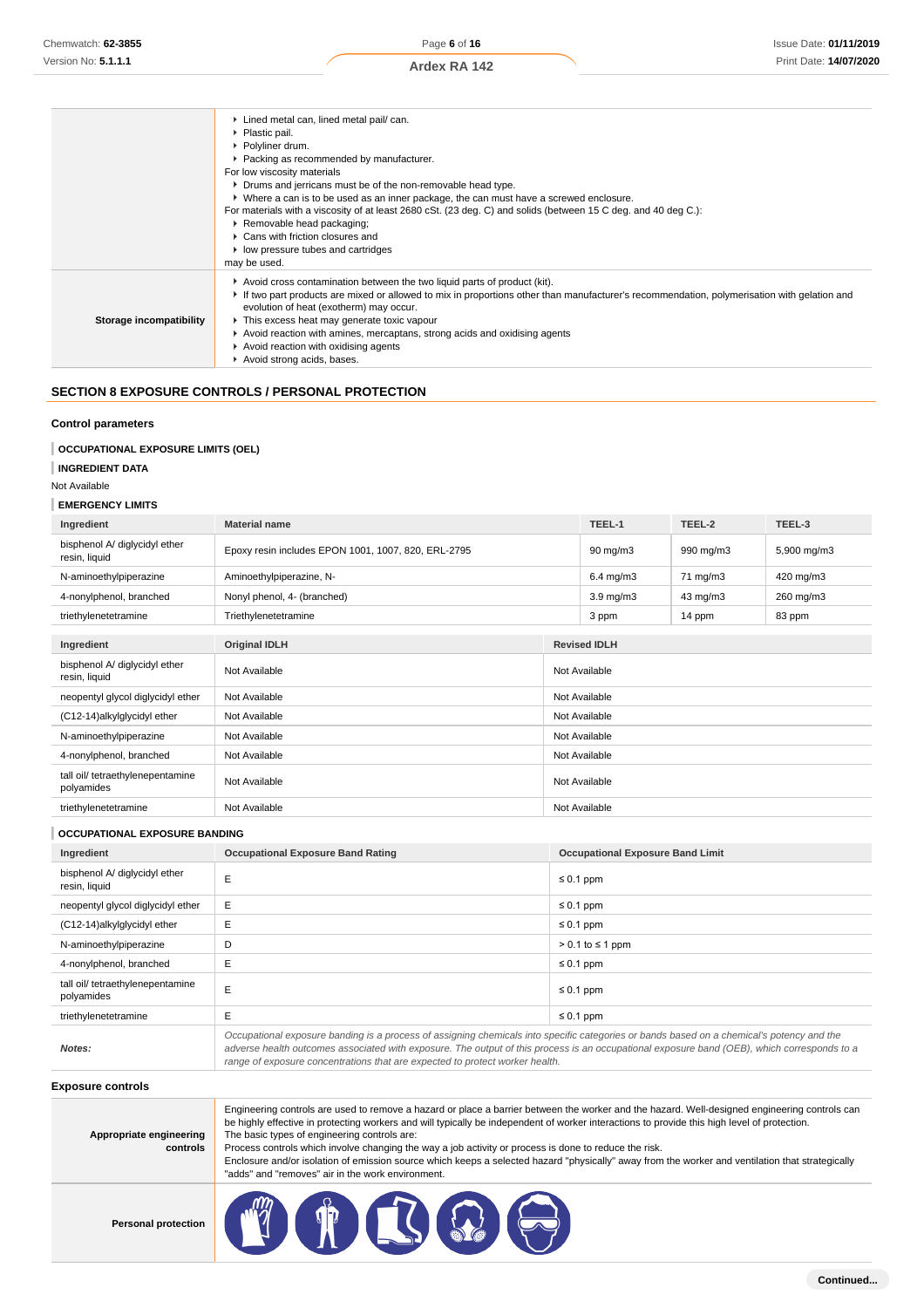| Chemical goggles.<br>Full face shield may be required for supplementary but never for primary protection of eyes.<br>• Contact lenses may pose a special hazard; soft contact lenses may absorb and concentrate irritants. A written policy document, describing<br>the wearing of lenses or restrictions on use, should be created for each workplace or task.<br>For amines:<br>SPECIAL PRECAUTION:<br>Eye and face protection<br>Exercise amines are alkaline materials that can cause rapid and severe tissue damage, wearing of contact lenses while working with amines<br>is strongly discouraged. Wearing such lenses can prolong contact of the eye tissue with the amine, thereby causing more severe damage.<br>Appropriate eye protection should be worn whenever amines are handled or whenever there is any possibility of direct contact with liquid<br>products, vapors, or aerosol mists.<br>CAUTION:<br>▶ Ordinary safety glasses or face-shields will not prevent eye irritation from high concentrations of vapour. |                                                                                                                                                                                                                                                                                                                                                                                                                                                                                                                                                                                                                                                                                                                                                                                                                                                                                                                                                                                                                                                                                                                                                                                                                                                                                                                                                                                                                                                                                                                                                                                                                                                                                                                                                                                                                                                                                                                                                                                                                                                                                                                                                                                                                                                                                                                                                                                                                                                                                                                           |  |  |
|-----------------------------------------------------------------------------------------------------------------------------------------------------------------------------------------------------------------------------------------------------------------------------------------------------------------------------------------------------------------------------------------------------------------------------------------------------------------------------------------------------------------------------------------------------------------------------------------------------------------------------------------------------------------------------------------------------------------------------------------------------------------------------------------------------------------------------------------------------------------------------------------------------------------------------------------------------------------------------------------------------------------------------------------|---------------------------------------------------------------------------------------------------------------------------------------------------------------------------------------------------------------------------------------------------------------------------------------------------------------------------------------------------------------------------------------------------------------------------------------------------------------------------------------------------------------------------------------------------------------------------------------------------------------------------------------------------------------------------------------------------------------------------------------------------------------------------------------------------------------------------------------------------------------------------------------------------------------------------------------------------------------------------------------------------------------------------------------------------------------------------------------------------------------------------------------------------------------------------------------------------------------------------------------------------------------------------------------------------------------------------------------------------------------------------------------------------------------------------------------------------------------------------------------------------------------------------------------------------------------------------------------------------------------------------------------------------------------------------------------------------------------------------------------------------------------------------------------------------------------------------------------------------------------------------------------------------------------------------------------------------------------------------------------------------------------------------------------------------------------------------------------------------------------------------------------------------------------------------------------------------------------------------------------------------------------------------------------------------------------------------------------------------------------------------------------------------------------------------------------------------------------------------------------------------------------------------|--|--|
| <b>Skin protection</b>                                                                                                                                                                                                                                                                                                                                                                                                                                                                                                                                                                                                                                                                                                                                                                                                                                                                                                                                                                                                                  | See Hand protection below                                                                                                                                                                                                                                                                                                                                                                                                                                                                                                                                                                                                                                                                                                                                                                                                                                                                                                                                                                                                                                                                                                                                                                                                                                                                                                                                                                                                                                                                                                                                                                                                                                                                                                                                                                                                                                                                                                                                                                                                                                                                                                                                                                                                                                                                                                                                                                                                                                                                                                 |  |  |
| Hands/feet protection                                                                                                                                                                                                                                                                                                                                                                                                                                                                                                                                                                                                                                                                                                                                                                                                                                                                                                                                                                                                                   | ▶ When handling corrosive liquids, wear trousers or overalls outside of boots, to avoid spills entering boots.<br><b>NOTE:</b><br>The material may produce skin sensitisation in predisposed individuals. Care must be taken, when removing gloves and other protective<br>equipment, to avoid all possible skin contact.<br>► Contaminated leather items, such as shoes, belts and watch-bands should be removed and destroyed.<br>The selection of suitable gloves does not only depend on the material, but also on further marks of quality which vary from manufacturer to<br>manufacturer. Where the chemical is a preparation of several substances, the resistance of the glove material can not be calculated in advance<br>and has therefore to be checked prior to the application.<br>The exact break through time for substances has to be obtained from the manufacturer of the protective gloves and has to be observed when<br>making a final choice.<br>Personal hygiene is a key element of effective hand care.<br>Example the stream terror recommended: Contaminated leather footwear, watch bands, should be destroyed, i.e. burnt, as they cannot be adequately<br>decontaminated<br>When handling liquid-grade epoxy resins wear chemically protective gloves, boots and aprons.<br>The performance, based on breakthrough times, of:<br>-Ethyl Vinyl Alcohol (EVAL laminate) is generally excellent<br>Butyl Rubber ranges from excellent to good<br>-Nitrile Butyl Rubber (NBR) from excellent to fair.<br>Neoprene from excellent to fair<br>-Polyvinyl (PVC) from excellent to poor<br>As defined in ASTM F-739-96<br>Excellent breakthrough time > 480 min<br>Good breakthrough time > 20 min<br>Fair breakthrough time < 20 min<br>Poor glove material degradation<br>Gloves should be tested against each resin system prior to making a selection of the most suitable type. Systems include both the resin and any<br>hardener, individually and collectively)<br>DO NOT use cotton or leather (which absorb and concentrate the resin), natural rubber (latex), medical or polyethylene gloves (which<br>absorb the resin).<br>For amines:<br>• Gloves must only be worn on clean hands. After using gloves, hands should be washed and dried thoroughly.<br>Application of a non-perfumed moisturiser is recommended<br>• Where there is a possibility of exposure to liquid amines skin protection should include: rubber gloves, (neoprene, nitrile, or butyl).<br>DO NOT USE latex. |  |  |
| <b>Body protection</b>                                                                                                                                                                                                                                                                                                                                                                                                                                                                                                                                                                                                                                                                                                                                                                                                                                                                                                                                                                                                                  | See Other protection below                                                                                                                                                                                                                                                                                                                                                                                                                                                                                                                                                                                                                                                                                                                                                                                                                                                                                                                                                                                                                                                                                                                                                                                                                                                                                                                                                                                                                                                                                                                                                                                                                                                                                                                                                                                                                                                                                                                                                                                                                                                                                                                                                                                                                                                                                                                                                                                                                                                                                                |  |  |
| Other protection                                                                                                                                                                                                                                                                                                                                                                                                                                                                                                                                                                                                                                                                                                                                                                                                                                                                                                                                                                                                                        | • Overalls.<br>PVC Apron.<br>PVC protective suit may be required if exposure severe.<br>▶ Eyewash unit.                                                                                                                                                                                                                                                                                                                                                                                                                                                                                                                                                                                                                                                                                                                                                                                                                                                                                                                                                                                                                                                                                                                                                                                                                                                                                                                                                                                                                                                                                                                                                                                                                                                                                                                                                                                                                                                                                                                                                                                                                                                                                                                                                                                                                                                                                                                                                                                                                   |  |  |

## **Recommended material(s)**

**GLOVE SELECTION INDEX**

Glove selection is based on a modified presentation of the:

 **"Forsberg Clothing Performance Index".**

 The effect(s) of the following substance(s) are taken into account in the **computergenerated** selection: Ardex RA 142

| AIUGA INA 144 |  |  |
|---------------|--|--|
|               |  |  |
|               |  |  |

| <b>Material</b> | <b>CPI</b> |
|-----------------|------------|
| <b>BUTYL</b>    | A          |
| <b>NEOPRENE</b> | C          |
| <b>NITRILE</b>  | C          |
| PE/EVAL/PE      | C          |
| <b>VITON</b>    | C          |

\* CPI - Chemwatch Performance Index

A: Best Selection

B: Satisfactory; may degrade after 4 hours continuous immersion

C: Poor to Dangerous Choice for other than short term immersion

**NOTE**: As a series of factors will influence the actual performance of the glove, a final selection must be based on detailed observation. -

\* Where the glove is to be used on a short term, casual or infrequent basis, factors such as "feel" or convenience (e.g. disposability), may dictate a choice of gloves which might otherwise be unsuitable following long-term or frequent use. A qualified practitioner should be consulted.

**Respiratory protection**

Type ABK-P Filter of sufficient capacity. (AS/NZS 1716 & 1715, EN 143:2000 & 149:2001, ANSI Z88 or national equivalent)

Selection of the Class and Type of respirator will depend upon the level of breathing zone contaminant and the chemical nature of the contaminant. Protection Factors (defined as the ratio of contaminant outside and inside the mask) may also be important.

| Required<br>minimum<br>protection factor | Maximum gas/vapour<br>concentration present in air<br>p.p.m. (by volume) | Half-face<br>Respirator | <b>Full-Face</b><br>Respirator      |
|------------------------------------------|--------------------------------------------------------------------------|-------------------------|-------------------------------------|
| up to 10                                 | 1000                                                                     | ABK-AUS /<br>Class1 P2  |                                     |
| up to 50                                 | 1000                                                                     |                         | ABK-AUS /<br>Class 1 P <sub>2</sub> |
| up to 50                                 | 5000                                                                     | Airline *               |                                     |
| up to 100                                | 5000                                                                     | ۰                       | <b>ABK-2 P2</b>                     |
| up to $100$                              | 10000                                                                    | ٠                       | <b>ABK-3 P2</b>                     |
| $100+$                                   |                                                                          |                         | Airline**                           |

\* - Continuous Flow \*\* - Continuous-flow or positive pressure demand A(All classes) = Organic vapours, B AUS or B1 = Acid gasses, B2 = Acid gas or hydrogen cyanide(HCN), B3 = Acid gas or hydrogen cyanide(HCN), E = Sulfur dioxide(SO2), G = Agricultural chemicals, K = Ammonia(NH3), Hg = Mercury, NO = Oxides of nitrogen,  $MB = M$ ethyl bromide,  $AX = Low$  boiling point organic compounds(below 65 degC)

Cartridge respirators should never be used for emergency ingress or in areas of unknown vapour concentrations or oxygen content.

 $\blacktriangleright$  The wearer must be warned to leave the contaminated area immediately on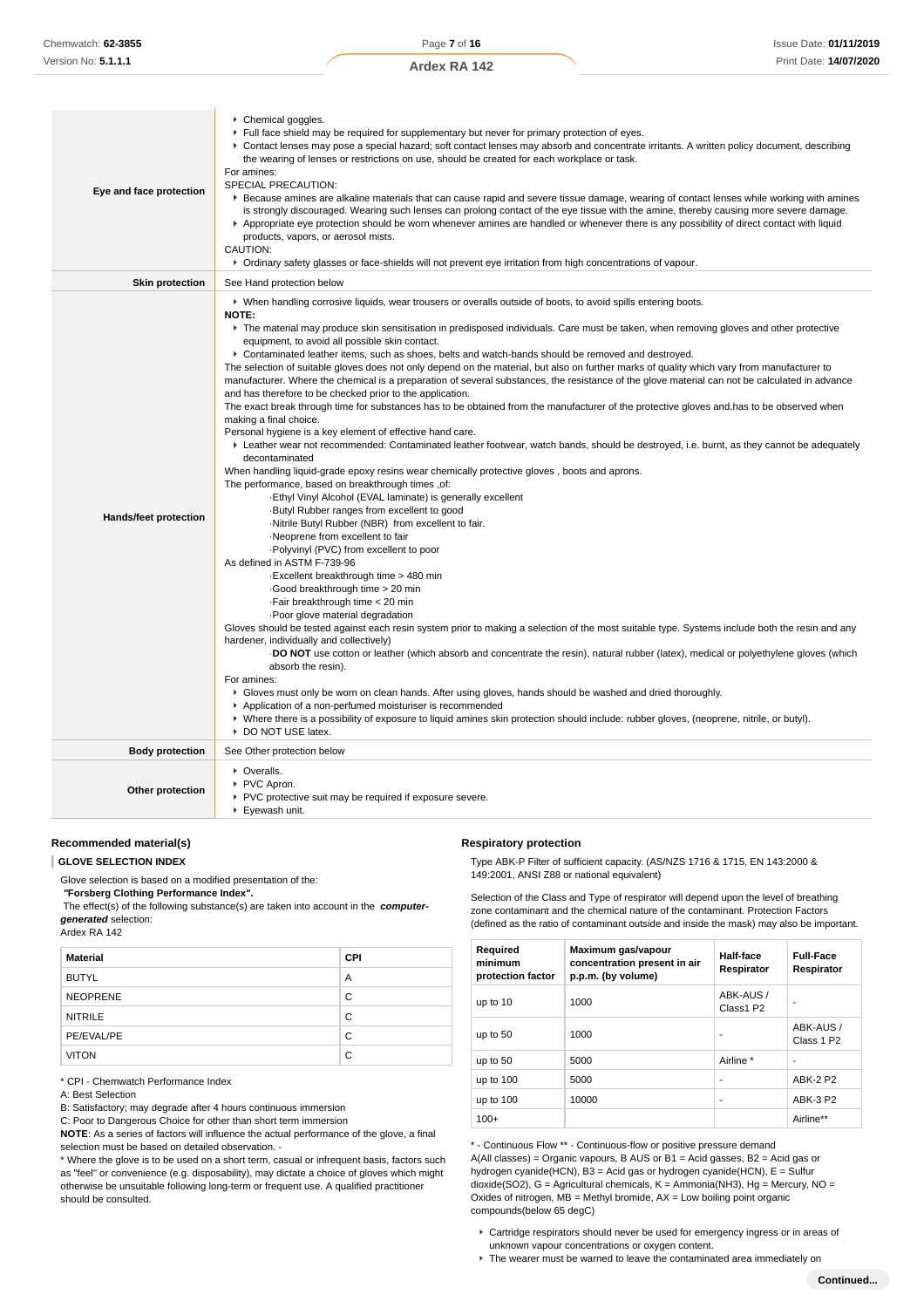**Ardex RA 142**

detecting any odours through the respirator. The odour may indicate that the mask is not functioning properly, that the vapour concentration is too high, or that the mask is not properly fitted. Because of these limitations, only restricted use of cartridge respirators is considered appropriate.

Cartridge performance is affected by humidity. Cartridges should be changed after 2 hr of continuous use unless it is determined that the humidity is less than 75%, in which case, cartridges can be used for 4 hr. Used cartridges should be discarded daily, regardless of the length of time used

Where engineering controls are not feasible and work practices do not reduce airborne amine concentrations below recommended exposure limits, appropriate respiratory protection should be used. In such cases, air-purifying respirators equipped with cartridges designed to protect against amines are recommended.

#### **SECTION 9 PHYSICAL AND CHEMICAL PROPERTIES**

#### **Information on basic physical and chemical properties**

| Appearance                                      | Part A: White paste with a slight odour; does not mix with water. Part B: Black paste with a slight amine odour; does not mix with water. Reactive<br>diluents are generally colourless to yellow/ amber, low viscosity liquids with mild ether-like odour; solubility in water varies across the family.<br>Substitution on the phenolic rings may generate solids. Reactive diluents may contain trace residuals of epichlorohydrin a known skin irritant. |                                            |                |
|-------------------------------------------------|--------------------------------------------------------------------------------------------------------------------------------------------------------------------------------------------------------------------------------------------------------------------------------------------------------------------------------------------------------------------------------------------------------------------------------------------------------------|--------------------------------------------|----------------|
| <b>Physical state</b>                           | Liquid                                                                                                                                                                                                                                                                                                                                                                                                                                                       | Relative density (Water = $1$ )            | $0.97 - 1.1$   |
| Odour                                           | Not Available                                                                                                                                                                                                                                                                                                                                                                                                                                                | Partition coefficient n-octanol<br>/ water | Not Available  |
| <b>Odour threshold</b>                          | Not Available                                                                                                                                                                                                                                                                                                                                                                                                                                                | Auto-ignition temperature (°C)             | Not Available  |
| pH (as supplied)                                | Not Available                                                                                                                                                                                                                                                                                                                                                                                                                                                | <b>Decomposition temperature</b>           | Not Available  |
| Melting point / freezing point<br>(°C)          | Not Available                                                                                                                                                                                                                                                                                                                                                                                                                                                | Viscosity (cSt)                            | Not Available  |
| Initial boiling point and boiling<br>range (°C) | Not Available                                                                                                                                                                                                                                                                                                                                                                                                                                                | Molecular weight (g/mol)                   | Not Applicable |
| Flash point (°C)                                | >93                                                                                                                                                                                                                                                                                                                                                                                                                                                          | <b>Taste</b>                               | Not Available  |
| <b>Evaporation rate</b>                         | Not Available                                                                                                                                                                                                                                                                                                                                                                                                                                                | <b>Explosive properties</b>                | Not Available  |
| Flammability                                    | Not Applicable                                                                                                                                                                                                                                                                                                                                                                                                                                               | <b>Oxidising properties</b>                | Not Available  |
| Upper Explosive Limit (%)                       | Not Available                                                                                                                                                                                                                                                                                                                                                                                                                                                | Surface Tension (dyn/cm or<br>$mN/m$ )     | Not Available  |
| Lower Explosive Limit (%)                       | Not Available                                                                                                                                                                                                                                                                                                                                                                                                                                                | <b>Volatile Component (%vol)</b>           | 22g/L (VOC)    |
| Vapour pressure (kPa)                           | Not Available                                                                                                                                                                                                                                                                                                                                                                                                                                                | Gas group                                  | Not Available  |
| Solubility in water                             | Immiscible                                                                                                                                                                                                                                                                                                                                                                                                                                                   | pH as a solution (1%)                      | Not Available  |
| Vapour density $(Air = 1)$                      | Not Available                                                                                                                                                                                                                                                                                                                                                                                                                                                | VOC g/L                                    | Not Available  |

# **SECTION 10 STABILITY AND REACTIVITY**

| Reactivity                                 | See section 7                                                                                                                        |
|--------------------------------------------|--------------------------------------------------------------------------------------------------------------------------------------|
| <b>Chemical stability</b>                  | • Unstable in the presence of incompatible materials.<br>▶ Product is considered stable.<br>Hazardous polymerisation will not occur. |
| Possibility of hazardous<br>reactions      | See section 7                                                                                                                        |
| <b>Conditions to avoid</b>                 | See section 7                                                                                                                        |
| Incompatible materials                     | See section 7                                                                                                                        |
| <b>Hazardous decomposition</b><br>products | See section 5                                                                                                                        |

#### **SECTION 11 TOXICOLOGICAL INFORMATION**

#### **Information on toxicological effects**

| Inhaled   | Inhalation of epoxy resin amine hardeners (including polyamines and amine adducts) may produce bronchospasm and coughing episodes lasting<br>several days after cessation of the exposure. Even faint traces of these vapours may trigger an intense reaction in individuals showing "amine<br>asthma".<br>In animal testing, exposure to aerosols of reactive diluents (especially o-cresol glycidyl ether, CAS RN:2210-79-9) has been reported to affect the<br>adrenal gland, central nervous system, kidney, liver, ovaries, spleen, testes, thymus and respiratory tract.<br>Inhalation of amine vapours may cause irritation of the mucous membrane of the nose and throat, and lung irritation with respiratory distress and<br>cough. Swelling and inflammation of the respiratory tract is seen in serious cases; with headache, nausea, faintness and anxiety.<br>Inhalation hazard is increased at higher temperatures.<br>Inhalation of quantities of liquid mist may be extremely hazardous, even lethal due to spasm, extreme irritation of larynx and bronchi, chemical<br>pneumonitis and pulmonary oedema.<br>If phenols are absorbed via the lungs, systemic effects may occur affecting the cardiovascular and nervous systems. Inhalation can result in<br>profuse perspiration, intense thirst, nausea, vomiting, diarrhoea, cyanosis, restlessness, stupor, falling blood pressure, hyperventilation,<br>abdominal pain, anaemia, convulsions, coma, swelling and inflammation of the lung.<br>Inhalation of aerosols (mists, fumes), generated by the material during the course of normal handling, may be damaging to the health of the<br>individual. |
|-----------|---------------------------------------------------------------------------------------------------------------------------------------------------------------------------------------------------------------------------------------------------------------------------------------------------------------------------------------------------------------------------------------------------------------------------------------------------------------------------------------------------------------------------------------------------------------------------------------------------------------------------------------------------------------------------------------------------------------------------------------------------------------------------------------------------------------------------------------------------------------------------------------------------------------------------------------------------------------------------------------------------------------------------------------------------------------------------------------------------------------------------------------------------------------------------------------------------------------------------------------------------------------------------------------------------------------------------------------------------------------------------------------------------------------------------------------------------------------------------------------------------------------------------------------------------------------------------------------------------------------------------------------------------------------------------------|
| Ingestion | Accidental ingestion of the material may be harmful; animal experiments indicate that ingestion of less than 150 gram may be fatal or may<br>produce serious damage to the health of the individual.<br>The material can produce chemical burns within the oral cavity and gastrointestinal tract following ingestion.<br>Reactive diluents exhibit a range of ingestion hazards. Small amounts swallowed incidental to normal handling operations are not likely to cause                                                                                                                                                                                                                                                                                                                                                                                                                                                                                                                                                                                                                                                                                                                                                                                                                                                                                                                                                                                                                                                                                                                                                                                                      |
|           |                                                                                                                                                                                                                                                                                                                                                                                                                                                                                                                                                                                                                                                                                                                                                                                                                                                                                                                                                                                                                                                                                                                                                                                                                                                                                                                                                                                                                                                                                                                                                                                                                                                                                 |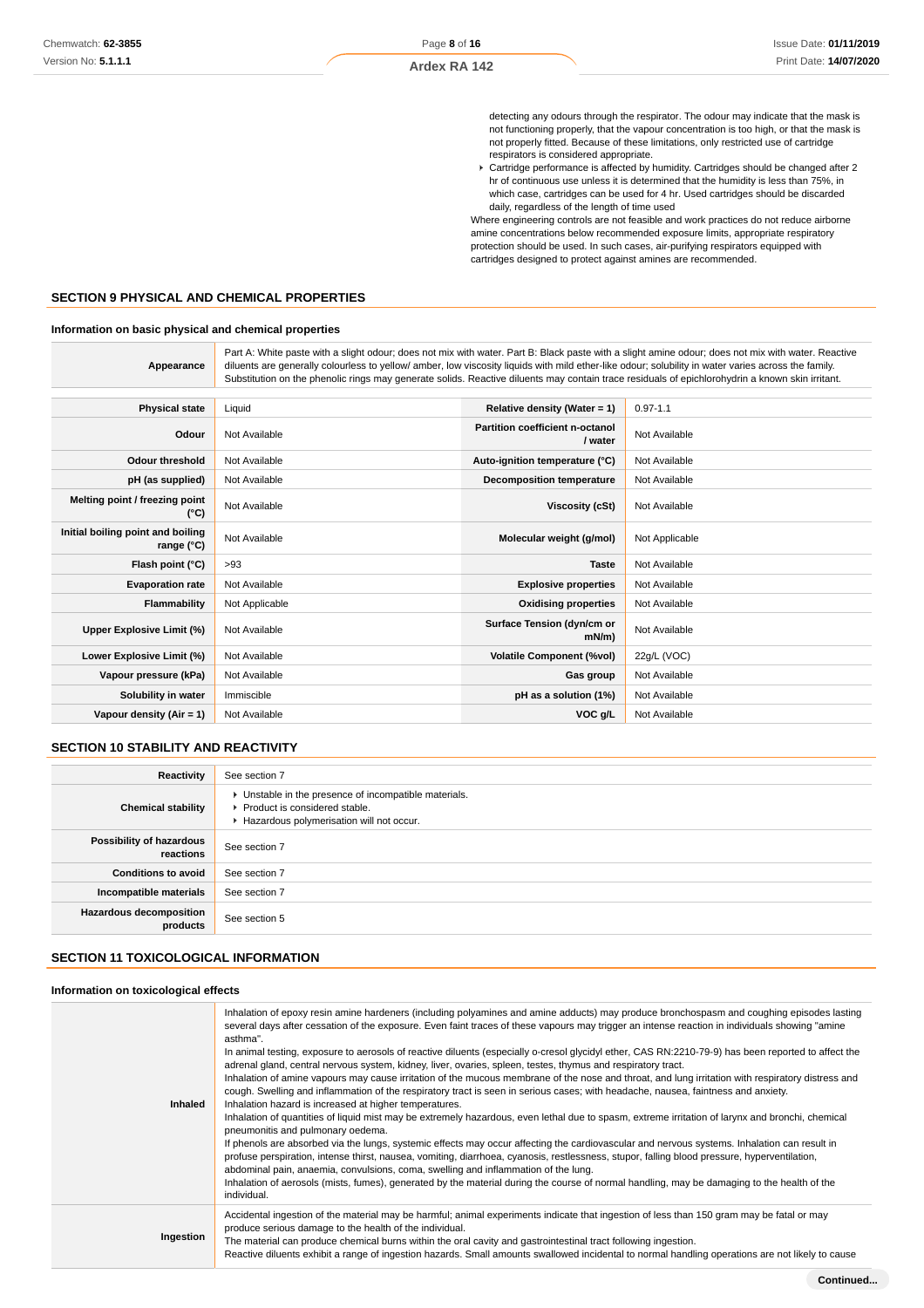|                     | injury. However, swallowing larger amounts may cause injury.<br>Animal testing showed that a single dose of bisphenol A diglycidyl ether (BADGE) given by mouth, caused an increase in immature sperm.<br>Ingestion of amine epoxy-curing agents (hardeners) may cause severe abdominal pain, nausea, vomiting or diarrhoea. The vomitus may contain<br>blood and mucous.<br>Bisphenol A diglycidyl ethers (BADGEs) produce a sensitization dermatitis (skin inflammation) characterized by eczema with blisters and<br>papules, with considerable itching of the back of the hand. This may persist for 10-14 days after withdrawal from exposure and recur immediately<br>on re-exposure. The dermatitis may last longer following each exposure, but is unlikely to become more intense. Lower molecular weight species<br>produce sensitization more readily.<br>Amines without benzene rings when swallowed are absorbed throughout the gut. Corrosive action may cause damage throughout the<br>gastrointestinal tract.<br>Some phenol derivatives can cause damage to the digestive system. If absorbed, profuse sweating, thirst, nausea, vomiting, diarrhoea, cyanosis,<br>restlessness, stupor, low blood pressure, gasping, abdominal pain, anaemia, convulsions, coma and lung swelling can happen followed by<br>pneumonia.                                                                                                                                                                                                                                                                                                                                                                                                                                                                                                                                                                                                                                                                                                                                                                                                                                                                                                                                                                                                                                                      |
|---------------------|-----------------------------------------------------------------------------------------------------------------------------------------------------------------------------------------------------------------------------------------------------------------------------------------------------------------------------------------------------------------------------------------------------------------------------------------------------------------------------------------------------------------------------------------------------------------------------------------------------------------------------------------------------------------------------------------------------------------------------------------------------------------------------------------------------------------------------------------------------------------------------------------------------------------------------------------------------------------------------------------------------------------------------------------------------------------------------------------------------------------------------------------------------------------------------------------------------------------------------------------------------------------------------------------------------------------------------------------------------------------------------------------------------------------------------------------------------------------------------------------------------------------------------------------------------------------------------------------------------------------------------------------------------------------------------------------------------------------------------------------------------------------------------------------------------------------------------------------------------------------------------------------------------------------------------------------------------------------------------------------------------------------------------------------------------------------------------------------------------------------------------------------------------------------------------------------------------------------------------------------------------------------------------------------------------------------------------------------------------------------------------------------------|
| <b>Skin Contact</b> | Skin contact with the material may be harmful; systemic effects may result following absorption.<br>The material can produce chemical burns following direct contact with the skin.<br>Bisphenol A diglycidyl ether (BADGE) may produce contact dermatitis characterized by redness and swelling, with weeping followed by crusting<br>and scaling. A liquid resin with a molecular weight of 350 produced severe skin irritation when applied daily for 4 hours over 20 days.<br>Amine epoxy-curing agents (hardeners) may produce primary skin irritation and sensitisation dermatitis in predisposed individuals. Cutaneous<br>reactions include erythema, intolerable itching and severe facial swelling.<br>Volatile amine vapours produce irritation and inflammation of the skin. Direct contact can cause burns.<br>Phenol and its derivatives can cause severe skin irritation if contact is maintained, and can be absorbed to the skin affecting the cardiovascular<br>and central nervous system. Effects include sweating, intense thirst, nausea and vomiting, diarrhoea, cyanosis, restlessness, stupor, low blood<br>pressure, hyperventilation, abdominal pain, anaemia, convulsions, coma, lung swelling followed by pneumonia.<br>Skin contact with reactive diluents may cause slight to moderate irritation with local redness. Repeated or prolonged skin contact may cause<br>burns.<br>Open cuts, abraded or irritated skin should not be exposed to this material<br>Entry into the blood-stream, through, for example, cuts, abrasions or lesions, may produce systemic injury with harmful effects. Examine the skin<br>prior to the use of the material and ensure that any external damage is suitably protected.                                                                                                                                                                                                                                                                                                                                                                                                                                                                                                                                                                                                                                                |
| Eye                 | The material can produce chemical burns to the eye following direct contact. Vapours or mists may be extremely irritating.<br>If applied to the eyes, this material causes severe eye damage.<br>Vapours of volatile amines irritate the eyes, causing excessive secretion of tears, inflammation of the conjunctiva and slight swelling of the<br>cornea, resulting in "halos" around lights. This effect is temporary, lasting only for a few hours. However this condition can reduce the efficiency of<br>undertaking skilled tasks, such as driving a car. Direct eye contact with liquid volatile amines may produce eye damage, permanent for the lighter<br>species.<br>Some phenol derivatives may produce mild to severe eye irritation with redness, pain and blurred vision. Permanent eye injury may occur;<br>recovery may also be complete or partial.<br>Eye contact with reactive diluents may cause slight to severe irritation with the possibility of chemical burns or moderate to severe damage to the<br>cornea.<br>Direct eye contact with acid corrosives may produce pain, tears, sensitivity to light and burns. Mild burns of the epithelia generally recover rapidly<br>and completely.                                                                                                                                                                                                                                                                                                                                                                                                                                                                                                                                                                                                                                                                                                                                                                                                                                                                                                                                                                                                                                                                                                                                                                          |
| Chronic             | Skin contact with the material is more likely to cause a sensitisation reaction in some persons compared to the general population.<br>Ample evidence exists, from results in experimentation, that developmental disorders are directly caused by human exposure to the material.<br>Ample evidence from experiments exists that there is a suspicion this material directly reduces fertility.<br>Based on experience with animal studies, exposure to the material may result in toxic effects to the development of the foetus, at levels which do<br>not cause significant toxic effects to the mother.<br>There has been some concern that this material can cause cancer or mutations but there is not enough data to make an assessment.<br>Substance accumulation, in the human body, may occur and may cause some concern following repeated or long-term occupational exposure.<br>Bisphenol A diglycidyl ethers (BADGEs) produce a sensitization dermatitis (skin inflammation) characterized by eczema with blisters and<br>papules, with considerable itching of the back of the hand. This may persist for 10-14 days after withdrawal from exposure and recur immediately<br>on re-exposure. The dermatitis may last longer following each exposure, but is unlikely to become more intense. Lower molecular weight species<br>produce sensitization more readily.<br>For some reactive diluents, prolonged or repeated skin contact may result in absorption of potentially harmful amounts or allergic skin reactions.<br>Exposure to some reactive diluents (notably, neopentylglycol diglycidyl ether, CAS RN: 17557-23-2) has caused cancer in some animal testing.<br>Secondary amines may react with nitrites to form potentially carcinogenic N-nitrosamines. Glycidyl ethers can cause genetic damage and cancer.<br>Long-term exposure to phenol derivatives can cause skin inflammation, loss of appetite and weight, weakness, muscle aches and pain, liver<br>damage, dark urine, loss of nails, skin eruptions, diarrhoea, nervous disorders with headache, salivation, fainting, discolouration of the skin and<br>eyes, vertigo and mental disorders, and damage to the liver and kidneys.<br>Respiratory sensitisation may result in allergic/asthma like responses; from coughing and minor breathing difficulties to bronchitis with wheezing,<br>gasping. |

| Ardex RA 142                                   | <b>TOXICITY</b>                               | <b>IRRITATION</b>                             |  |
|------------------------------------------------|-----------------------------------------------|-----------------------------------------------|--|
|                                                | Not Available                                 | Not Available                                 |  |
|                                                | <b>TOXICITY</b>                               | <b>IRRITATION</b>                             |  |
| bisphenol A/ diglycidyl ether<br>resin, liquid | dermal (rat) LD50: >1200 mg/kg $[2]$          | Eye (rabbit): 100mg - Mild                    |  |
|                                                | Oral (rat) LD50: >1000 mg/kg <sup>[2]</sup>   |                                               |  |
| neopentyl glycol diglycidyl                    | <b>TOXICITY</b>                               | <b>IRRITATION</b>                             |  |
|                                                | dermal (rat) LD50: >2000 mg/kg <sup>[1]</sup> | Eye: adverse effect observed (irritating)[1]  |  |
| ether                                          | Oral (rat) LD50: 4500 mg/kg[2]                | Skin (human): Sensitiser [Shell]              |  |
|                                                |                                               | Skin: adverse effect observed (irritating)[1] |  |
|                                                | <b>TOXICITY</b>                               | <b>IRRITATION</b>                             |  |
| (C12-14)alkylglycidyl ether                    | Oral (rat) LD50: >10000 mg/kg <sup>[2]</sup>  | Eye (rabbit): mild [Ciba]                     |  |
|                                                |                                               | Eye: adverse effect observed (irritating)[1]  |  |
|                                                |                                               | Skin (guinea pig): sensitiser                 |  |
|                                                |                                               | Skin (human): Irritant                        |  |
|                                                |                                               | Skin (human): non- sensitiser                 |  |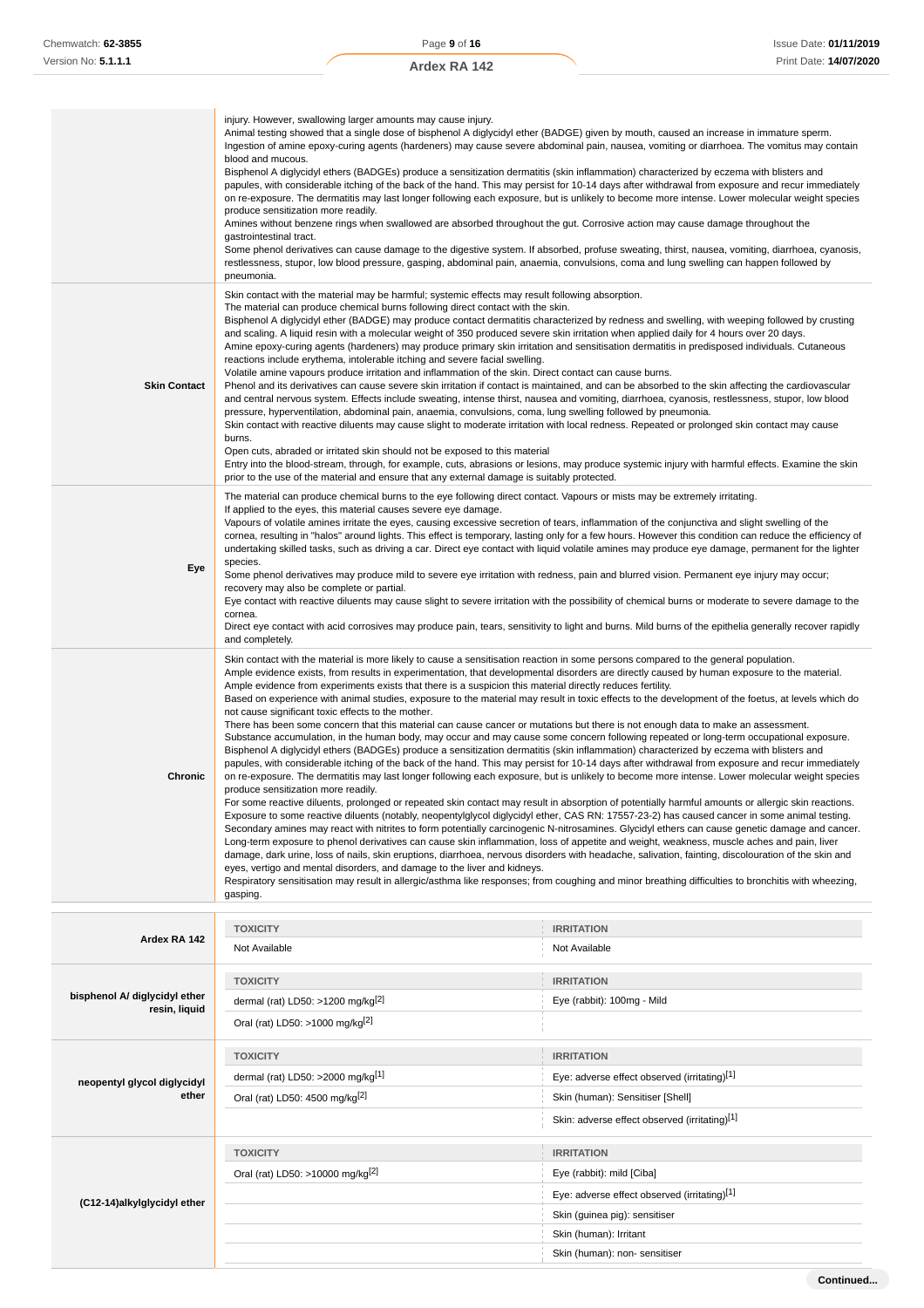|                         |                                                                                                                                                                                                                                 | Skin (rabbit): moderate                                                                                                                                                                                                                                                                                                                                                                                                         |
|-------------------------|---------------------------------------------------------------------------------------------------------------------------------------------------------------------------------------------------------------------------------|---------------------------------------------------------------------------------------------------------------------------------------------------------------------------------------------------------------------------------------------------------------------------------------------------------------------------------------------------------------------------------------------------------------------------------|
|                         |                                                                                                                                                                                                                                 | Skin: Moderate                                                                                                                                                                                                                                                                                                                                                                                                                  |
|                         |                                                                                                                                                                                                                                 | Skin: adverse effect observed (irritating)[1]                                                                                                                                                                                                                                                                                                                                                                                   |
|                         | <b>TOXICITY</b>                                                                                                                                                                                                                 | <b>IRRITATION</b>                                                                                                                                                                                                                                                                                                                                                                                                               |
|                         | Dermal (rabbit) LD50: 866.8 mg/kg <sup>[2]</sup>                                                                                                                                                                                | Eye (rabbit): 20 mg/24h - mod                                                                                                                                                                                                                                                                                                                                                                                                   |
|                         | Oral (rat) LD50: 2107.9 mg/kg <sup>[2]</sup>                                                                                                                                                                                    | Eye: adverse effect observed (irritating)[1]                                                                                                                                                                                                                                                                                                                                                                                    |
| N-aminoethylpiperazine  |                                                                                                                                                                                                                                 | Skin (rabbit): 0.1 mg/24h - mild                                                                                                                                                                                                                                                                                                                                                                                                |
|                         |                                                                                                                                                                                                                                 | Skin (rabbit): 5 mg/24h - SEVERE                                                                                                                                                                                                                                                                                                                                                                                                |
|                         |                                                                                                                                                                                                                                 | Skin: adverse effect observed (corrosive)[1]                                                                                                                                                                                                                                                                                                                                                                                    |
|                         | <b>TOXICITY</b>                                                                                                                                                                                                                 | <b>IRRITATION</b>                                                                                                                                                                                                                                                                                                                                                                                                               |
|                         | Dermal (rabbit) LD50: >2000 mg/kg <sup>[2]</sup>                                                                                                                                                                                | Eye (rabbit): 100 mg - SEVERE                                                                                                                                                                                                                                                                                                                                                                                                   |
| 4-nonylphenol, branched | Oral (rat) LD50: =580 mg/kg $^{[2]}$                                                                                                                                                                                            | Eye: adverse effect observed (irritating)[1]                                                                                                                                                                                                                                                                                                                                                                                    |
|                         |                                                                                                                                                                                                                                 | Skin (rabbit): 500 mg/24h-SEVERE                                                                                                                                                                                                                                                                                                                                                                                                |
|                         |                                                                                                                                                                                                                                 | Skin: adverse effect observed (corrosive)[1]                                                                                                                                                                                                                                                                                                                                                                                    |
| tall oil/               | <b>TOXICITY</b>                                                                                                                                                                                                                 | <b>IRRITATION</b>                                                                                                                                                                                                                                                                                                                                                                                                               |
| tetraethylenepentamine  | Oral (rat) LD50: >5000 mg/kg <sup>[2]</sup>                                                                                                                                                                                     | Eyes (rabbit) (-) moderate                                                                                                                                                                                                                                                                                                                                                                                                      |
| polyamides              |                                                                                                                                                                                                                                 | Skin (rabbit) (-) moderate                                                                                                                                                                                                                                                                                                                                                                                                      |
|                         | <b>TOXICITY</b>                                                                                                                                                                                                                 | <b>IRRITATION</b>                                                                                                                                                                                                                                                                                                                                                                                                               |
|                         | Dermal (rabbit) LD50: =550 mg/kg <sup>[2]</sup>                                                                                                                                                                                 | Eye (rabbit):20 mg/24 h - moderate                                                                                                                                                                                                                                                                                                                                                                                              |
| triethylenetetramine    | Oral (rat) LD50: 2500 mg/kg[2]                                                                                                                                                                                                  | Eye (rabbit); 49 mg - SEVERE                                                                                                                                                                                                                                                                                                                                                                                                    |
|                         |                                                                                                                                                                                                                                 | Skin (rabbit): 490 mg open SEVERE                                                                                                                                                                                                                                                                                                                                                                                               |
|                         |                                                                                                                                                                                                                                 | Skin (rabbit): 5 mg/24 SEVERE                                                                                                                                                                                                                                                                                                                                                                                                   |
| Legend:                 | 1. Value obtained from Europe ECHA Registered Substances - Acute toxicity 2.* Value obtained from manufacturer's SDS. Unless otherwise<br>specified data extracted from RTECS - Register of Toxic Effect of chemical Substances |                                                                                                                                                                                                                                                                                                                                                                                                                                 |
|                         | This class of endocrine disruptors that mimic oestrogens is widely used in industry, particularly in plastics                                                                                                                   | Foetoxicity has been observed in animal studies Oral (rabbit, female) NOEL 180 mg/kg (teratogenicity; NOEL (maternal 60 mg/kg)<br>The chemical structure of hydroxylated diphenylalkanes or bisphenols consists of two phenolic rings joined together through a bridging carbon.<br>Bisphenol A (BPA) and some related compounds exhibit oestrogenic activity in human breast cancer cell line MCF-7, but there were remarkable |

| <b>BISPHENOL A/ DIGLYCIDYL</b><br>ETHER RESIN, LIQUID | differences in activity. Several derivatives of BPA exhibited significant thyroid hormonal activity towards rat pituitary cell line GH3, which releases<br>growth hormone in a thyroid hormone-dependent manner. However, BPA and several other derivatives did not show such activity.<br>The substance is classified by IARC as Group 3:<br>NOT classifiable as to its carcinogenicity to humans.<br>Evidence of carcinogenicity may be inadequate or limited in animal testing.<br>Animal testing over 13 weeks showed bisphenol A diglycidyl ether (BADGE) caused mild to moderate, chronic, inflammation of the skin.<br>Reproductive and Developmental Toxicity: Animal testing showed BADGE given over several months caused reduction in body weight but had no<br>reproductive effects.<br>Cancer-causing potential: It has been concluded that bisphenol A diglycidyl ether cannot be classified with respect to its cancer-causing potential<br>in humans.<br>Genetic toxicity: Laboratory tests on genetic toxicity of BADGE have so far been negative.<br>Immunotoxicity: Animal testing suggests regular injections of diluted BADGE may result in sensitization.<br>Consumer exposure: Comsumer exposure to BADGE is almost exclusively from migration of BADGE from can coatings into food. Testing has not<br>found any evidence of hormonal disruption. |
|-------------------------------------------------------|---------------------------------------------------------------------------------------------------------------------------------------------------------------------------------------------------------------------------------------------------------------------------------------------------------------------------------------------------------------------------------------------------------------------------------------------------------------------------------------------------------------------------------------------------------------------------------------------------------------------------------------------------------------------------------------------------------------------------------------------------------------------------------------------------------------------------------------------------------------------------------------------------------------------------------------------------------------------------------------------------------------------------------------------------------------------------------------------------------------------------------------------------------------------------------------------------------------------------------------------------------------------------------------------------------------------------------------------------------------------------|
| <b>NEOPENTYL GLYCOL</b><br><b>DIGLYCIDYL ETHER</b>    | * Anchor SDS1                                                                                                                                                                                                                                                                                                                                                                                                                                                                                                                                                                                                                                                                                                                                                                                                                                                                                                                                                                                                                                                                                                                                                                                                                                                                                                                                                             |
| N-AMINOETHYLPIPERAZINE                                | for piperazine:<br>Exposure to piperazine and its salts has clearly been demonstrated to cause asthma in occupational settings. No NOAEL can be estimated for<br>respiratory sensitisation (asthma).<br>Although the LD50 levels indicate a relatively low level of oral acute toxicity (LD50 1-5 g/kg bw), signs of neurotoxicity may appear in humans<br>after exposure to lower doses. Based on exposure levels of up to 3.4 mg/kg/day piperazine base and a LOAEL of 110 mg/kg, there is no concern<br>for acute toxicity<br>In pigs, piperazine is readily absorbed from the gastrointestinal tract, and the major part of the resorbed compound is excreted as unchanged<br>piperazine during the first 48 hours. The principal route of excretion of piperazine and its metabolites is via urine, with a minor fraction recovered<br>from faeces (16%).                                                                                                                                                                                                                                                                                                                                                                                                                                                                                                            |
| 4-NONYLPHENOL.<br><b>BRANCHED</b>                     | For nonylphenol and its compounds:<br>Alkylphenols like nonylphenol and bisphenol A have estrogenic effects in the body. They are known as xenoestrogens. Estrogenic substances<br>and other endocrine disruptors are compounds that have hormone-like effects in both wildlife and humans. Xenoestrogens usually function by<br>binding to estrogen receptors and acting competitively against natural estrogens.<br>These substances are intravenous anaesthetic agents. They have a very low level of acute toxicity; they may cause skin irritation. <sup>O</sup> Repeated<br>exposure may irritate the stomach. There is no evidence of this group of substances causing mutation or adverse effects on reproduction.<br>However, at high doses, there may be reduction of newborn weight and reduced survival in early lactation period.<br>For nonylphenol:<br>Animal testing suggests that repeated exposure to nonylphenol may cause liver changes and kidney dysfunction. Nonylphenol was not found to<br>cause mutations or chromosomal aberrations.<br>Gastrointestinal changes, liver changes, effects on newborn recorded.                                                                                                                                                                                                                                  |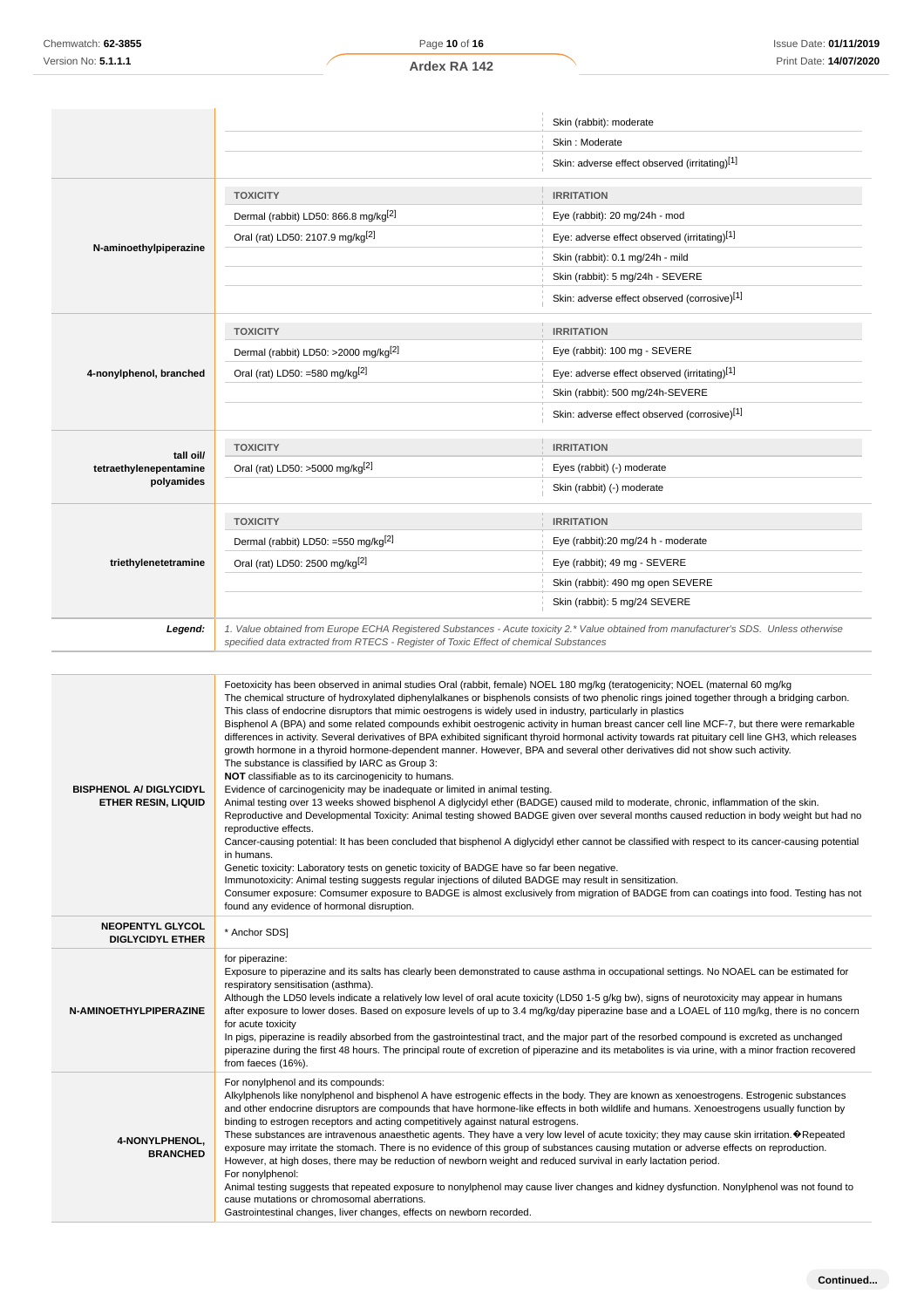| TALL OIL/<br><b>TETRAETHYLENEPENTAMINE</b><br><b>POLYAMIDES</b>                                                                                                                                                                                                                                                   | For imidazoline surfactants (amidoamine/imidazoline - AAIs)<br>All substances within the AAI group show the same reactive groups, show similar composition of amide, imidazoline, and some dimer structures<br>of both, with the length of original EA amines used for production as biggest difference. Inherent reactivity and toxicity is not expected to differ<br>much between these substances.<br>All in vivo skin irritation/corrosion studies performed on AAI substances all indicate them to be corrosive following 4 hour exposure. There do not<br>seem to be big differences in response with the variation on EA length used for the production of the AAI.<br>The available data available for AAI substances indicate that for AAI based on shorter polyethyleneamines (EA), higher toxicity is observed<br>compared to AAI based on longer EA.<br>Laboratory testing shows that the fatty acid amide, cocoamide DEA, causes occupational allergic contact dermatitis, and that allergy to this<br>substance is becoming more common.<br>Alkanolamides are manufactured by condensation of diethanolamine and the methyl ester of long chain fatty acids.<br>The chemicals in the Fatty Nitrogen Derived (FND) Amides are generally similar in terms of physical and chemical properties, environmental fate<br>and toxicity. Its low acute oral toxicity is well established across all subcategories by the available data and show no apparent organ specific<br>toxicity, mutation, reproductive or developmental defects.<br>Tetraethylenepentamine (TEPA) has a low acute toxicity when taken orally and a higher toxicity via the dermal route most likely due to the<br>corrosive nature of TEPA to the skin against neutralization by stomach acid. TEPA may be corrosive to the skin and eyes. Long term dermal<br>application may cause thickening of the epidermis and other skin changes. There were no evidence of reproductive toxicity but there may be<br>foetal toxicity at high doses most likely due to copper deficiency and zinc toxicity.<br>For quaternary ammonium compounds (QACs):<br>Quaternary ammonium compounds are synthetically made surfactants. Studies show that its solubility, toxicity and irritation depend on chain<br>length and bond type while effect on histamine depends on concentration. QACs may cause muscle paralysis with no brain involvement. There is<br>a significant association between the development of asthma symptoms and the use of QACs as disinfectant.<br>Overexposure to most of these materials may cause adverse health effects.<br>Many amine-based compounds can cause release of histamines, which, in turn, can trigger allergic and other physiological effects, including<br>constriction of the bronchi or asthma and inflammation of the cavity of the nose. Whole-body symptoms include headache, nausea, faintness,<br>anxiety, a decrease in blood pressure, rapid heartbeat, itching, reddening of the skin, urticaria (hives) and swelling of the face, which are usually<br>transient.<br>There are generally four routes of possible or potential exposure: inhalation, skin contact, eye contact, and swallowing.<br>Inhalation: Inhaling vapours may result in moderate to severe irritation of the tissues of the nose and throat and can irritate the lungs. Higher<br>concentrations of certain amines can produce severe respiratory irritation, characterized by discharge from the nose, coughing, difficulty in<br>breathing and chest pain. Chronic exposure via inhalation may cause headache, nausea, vomiting, drowsiness, sore throat, inflammation of the<br>bronchi and lungs, and possible lung damage.<br>Most undiluted cationic surfactants satisfy the criteria for classification as Harmful (Xn) with R22 and as Irritant (Xi) for skin and eyes with R38<br>and R41. |  |  |
|-------------------------------------------------------------------------------------------------------------------------------------------------------------------------------------------------------------------------------------------------------------------------------------------------------------------|----------------------------------------------------------------------------------------------------------------------------------------------------------------------------------------------------------------------------------------------------------------------------------------------------------------------------------------------------------------------------------------------------------------------------------------------------------------------------------------------------------------------------------------------------------------------------------------------------------------------------------------------------------------------------------------------------------------------------------------------------------------------------------------------------------------------------------------------------------------------------------------------------------------------------------------------------------------------------------------------------------------------------------------------------------------------------------------------------------------------------------------------------------------------------------------------------------------------------------------------------------------------------------------------------------------------------------------------------------------------------------------------------------------------------------------------------------------------------------------------------------------------------------------------------------------------------------------------------------------------------------------------------------------------------------------------------------------------------------------------------------------------------------------------------------------------------------------------------------------------------------------------------------------------------------------------------------------------------------------------------------------------------------------------------------------------------------------------------------------------------------------------------------------------------------------------------------------------------------------------------------------------------------------------------------------------------------------------------------------------------------------------------------------------------------------------------------------------------------------------------------------------------------------------------------------------------------------------------------------------------------------------------------------------------------------------------------------------------------------------------------------------------------------------------------------------------------------------------------------------------------------------------------------------------------------------------------------------------------------------------------------------------------------------------------------------------------------------------------------------------------------------------------------------------------------------------------------------------------------------------------------------------------------------------------------------------------------------------------------------------------------------------------------------------------------------------------------------------------------------------------------------------------------------------------------------------------------------------------------------------------------------------------------------------------------------------------------------------------------------------------------------------------------------------------------------------------------------------------------------------------------------------|--|--|
| <b>TRIETHYLENETETRAMINE</b>                                                                                                                                                                                                                                                                                       | Triethylenetetramine is a severe irritant to skin and eyes and may induce skin sensitisation. Acute exposure to saturated vapour via inhalation<br>was tolerated without impairment but exposure to aerosol may lead to reversible irritations of the mucous membranes in the airways. Studies<br>done on experimental animals showed that it does not cause cancer or foetal developmental defects.<br>Exposure to the material for prolonged periods may cause physical defects in the developing embryo (teratogenesis).                                                                                                                                                                                                                                                                                                                                                                                                                                                                                                                                                                                                                                                                                                                                                                                                                                                                                                                                                                                                                                                                                                                                                                                                                                                                                                                                                                                                                                                                                                                                                                                                                                                                                                                                                                                                                                                                                                                                                                                                                                                                                                                                                                                                                                                                                                                                                                                                                                                                                                                                                                                                                                                                                                                                                                                                                                                                                                                                                                                                                                                                                                                                                                                                                                                                                                                                                                        |  |  |
| <b>BISPHENOL A/ DIGLYCIDYL</b><br><b>ETHER RESIN, LIQUID &amp;</b><br><b>NEOPENTYL GLYCOL</b><br><b>DIGLYCIDYL ETHER &amp;</b><br>(C12-14)ALKYLGLYCIDYL<br><b>ETHER &amp;</b><br>N-AMINOETHYLPIPERAZINE<br>& TALL OIL/<br><b>TETRAETHYLENEPENTAMINE</b><br><b>POLYAMIDES &amp;</b><br><b>TRIETHYLENETETRAMINE</b> | The following information refers to contact allergens as a group and may not be specific to this product.<br>Contact allergies quickly manifest themselves as contact eczema, more rarely as urticaria or Quincke's oedema. The pathogenesis of contact<br>eczema involves a cell-mediated (T lymphocytes) immune reaction of the delayed type. Other allergic skin reactions, e.g. contact urticaria,<br>involve antibody-mediated immune reactions. The significance of the contact allergen is not simply determined by its sensitisation potential: the<br>distribution of the substance and the opportunities for contact with it are equally important.                                                                                                                                                                                                                                                                                                                                                                                                                                                                                                                                                                                                                                                                                                                                                                                                                                                                                                                                                                                                                                                                                                                                                                                                                                                                                                                                                                                                                                                                                                                                                                                                                                                                                                                                                                                                                                                                                                                                                                                                                                                                                                                                                                                                                                                                                                                                                                                                                                                                                                                                                                                                                                                                                                                                                                                                                                                                                                                                                                                                                                                                                                                                                                                                                                      |  |  |
| <b>NEOPENTYL GLYCOL</b><br><b>DIGLYCIDYL ETHER &amp;</b><br>(C12-14) ALKYLGLYCIDYL<br><b>ETHER</b>                                                                                                                                                                                                                | Oxiranes (including glycidyl ethers and alkyl oxides, and epoxides) share many common characteristics with respect to animal toxicology. One<br>such oxirane is ethyloxirane; data presented here may be taken as representative.<br>For 1,2-butylene oxide (ethyloxirane):<br>In animal testing, ethyloxirane increased the incidence of tumours of the airways in animals exposed via inhalation. However, tumours were not<br>observed in mice chronically exposed via skin. Two structurally related substances, oxirane (ethylene oxide) and methyloxirane (propylene<br>oxide), which are also direct-acting alkylating agents, have been classified as causing cancer.                                                                                                                                                                                                                                                                                                                                                                                                                                                                                                                                                                                                                                                                                                                                                                                                                                                                                                                                                                                                                                                                                                                                                                                                                                                                                                                                                                                                                                                                                                                                                                                                                                                                                                                                                                                                                                                                                                                                                                                                                                                                                                                                                                                                                                                                                                                                                                                                                                                                                                                                                                                                                                                                                                                                                                                                                                                                                                                                                                                                                                                                                                                                                                                                                      |  |  |
| N-AMINOETHYLPIPERAZINE<br>& TALL OIL/<br><b>TETRAETHYLENEPENTAMINE</b><br><b>POLYAMIDES &amp;</b><br><b>TRIETHYLENETETRAMINE</b>                                                                                                                                                                                  | Ethyleneamines are very reactive and can cause chemical burns, skin rashes and asthma-like symptoms. It is readily absorbed through the skin<br>and may cause eye blindness and irreparable damage. As such, they require careful handling. In general, the low-molecular weight polyamines<br>have been positive in the Ames assay (for genetic damage); however, this is probably due to their ability to chelate copper.                                                                                                                                                                                                                                                                                                                                                                                                                                                                                                                                                                                                                                                                                                                                                                                                                                                                                                                                                                                                                                                                                                                                                                                                                                                                                                                                                                                                                                                                                                                                                                                                                                                                                                                                                                                                                                                                                                                                                                                                                                                                                                                                                                                                                                                                                                                                                                                                                                                                                                                                                                                                                                                                                                                                                                                                                                                                                                                                                                                                                                                                                                                                                                                                                                                                                                                                                                                                                                                                        |  |  |
| N-AMINOETHYLPIPERAZINE<br>& TALL OIL/<br><b>TETRAETHYLENEPENTAMINE</b><br><b>POLYAMIDES</b>                                                                                                                                                                                                                       | The material may produce moderate eye irritation leading to inflammation. Repeated or prolonged exposure to irritants may produce<br>conjunctivitis.                                                                                                                                                                                                                                                                                                                                                                                                                                                                                                                                                                                                                                                                                                                                                                                                                                                                                                                                                                                                                                                                                                                                                                                                                                                                                                                                                                                                                                                                                                                                                                                                                                                                                                                                                                                                                                                                                                                                                                                                                                                                                                                                                                                                                                                                                                                                                                                                                                                                                                                                                                                                                                                                                                                                                                                                                                                                                                                                                                                                                                                                                                                                                                                                                                                                                                                                                                                                                                                                                                                                                                                                                                                                                                                                               |  |  |
| N-AMINOETHYLPIPERAZINE<br>& 4-NONYLPHENOL,<br><b>BRANCHED &amp;</b><br><b>TRIETHYLENETETRAMINE</b>                                                                                                                                                                                                                | The material may cause severe skin irritation after prolonged or repeated exposure and may produce on contact skin redness, swelling, the<br>production of vesicles, scaling and thickening of the skin. Repeated exposures may produce severe ulceration.                                                                                                                                                                                                                                                                                                                                                                                                                                                                                                                                                                                                                                                                                                                                                                                                                                                                                                                                                                                                                                                                                                                                                                                                                                                                                                                                                                                                                                                                                                                                                                                                                                                                                                                                                                                                                                                                                                                                                                                                                                                                                                                                                                                                                                                                                                                                                                                                                                                                                                                                                                                                                                                                                                                                                                                                                                                                                                                                                                                                                                                                                                                                                                                                                                                                                                                                                                                                                                                                                                                                                                                                                                         |  |  |
| N-AMINOETHYLPIPERAZINE<br>& 4-NONYLPHENOL,<br><b>BRANCHED &amp; TALL OIL/</b><br><b>TETRAETHYLENEPENTAMINE</b><br><b>POLYAMIDES &amp;</b><br><b>TRIETHYLENETETRAMINE</b>                                                                                                                                          | Asthma-like symptoms may continue for months or even years after exposure to the material ends. This may be due to a non-allergic condition<br>known as reactive airways dysfunction syndrome (RADS) which can occur after exposure to high levels of highly irritating compound. Main<br>criteria for diagnosing RADS include the absence of previous airways disease in a non-atopic individual, with sudden onset of persistent<br>asthma-like symptoms within minutes to hours of a documented exposure to the irritant. Other criteria for diagnosis of RADS include a reversible<br>airflow pattern on lung function tests, moderate to severe bronchial hyperreactivity on methacholine challenge testing, and the lack of minimal<br>lymphocytic inflammation, without eosinophilia.                                                                                                                                                                                                                                                                                                                                                                                                                                                                                                                                                                                                                                                                                                                                                                                                                                                                                                                                                                                                                                                                                                                                                                                                                                                                                                                                                                                                                                                                                                                                                                                                                                                                                                                                                                                                                                                                                                                                                                                                                                                                                                                                                                                                                                                                                                                                                                                                                                                                                                                                                                                                                                                                                                                                                                                                                                                                                                                                                                                                                                                                                                       |  |  |
| 4-NONYLPHENOL,<br><b>BRANCHED &amp;</b><br><b>TRIETHYLENETETRAMINE</b>                                                                                                                                                                                                                                            | The material may produce severe irritation to the eye causing pronounced inflammation. Repeated or prolonged exposure to irritants may<br>produce conjunctivitis.                                                                                                                                                                                                                                                                                                                                                                                                                                                                                                                                                                                                                                                                                                                                                                                                                                                                                                                                                                                                                                                                                                                                                                                                                                                                                                                                                                                                                                                                                                                                                                                                                                                                                                                                                                                                                                                                                                                                                                                                                                                                                                                                                                                                                                                                                                                                                                                                                                                                                                                                                                                                                                                                                                                                                                                                                                                                                                                                                                                                                                                                                                                                                                                                                                                                                                                                                                                                                                                                                                                                                                                                                                                                                                                                  |  |  |
| TALL OIL/<br><b>TETRAETHYLENEPENTAMINE</b><br><b>POLYAMIDES &amp;</b><br><b>TRIETHYLENETETRAMINE</b>                                                                                                                                                                                                              | For alkyl polyamines:<br>The alkyl polyamines cluster consists of two terminal primary and at least one secondary amine groups and are derivatives of low molecular<br>weight ethylenediamine, propylenediamine or hexanediamine. Toxicity depends on route of exposure. Cluster members have been shown to<br>cause skin irritation or sensitisation, eye irritation and genetic defects, but have not been shown to cause cancer.                                                                                                                                                                                                                                                                                                                                                                                                                                                                                                                                                                                                                                                                                                                                                                                                                                                                                                                                                                                                                                                                                                                                                                                                                                                                                                                                                                                                                                                                                                                                                                                                                                                                                                                                                                                                                                                                                                                                                                                                                                                                                                                                                                                                                                                                                                                                                                                                                                                                                                                                                                                                                                                                                                                                                                                                                                                                                                                                                                                                                                                                                                                                                                                                                                                                                                                                                                                                                                                                |  |  |
| <b>Acute Toxicity</b>                                                                                                                                                                                                                                                                                             | ✔<br>Carcinogenicity<br>×                                                                                                                                                                                                                                                                                                                                                                                                                                                                                                                                                                                                                                                                                                                                                                                                                                                                                                                                                                                                                                                                                                                                                                                                                                                                                                                                                                                                                                                                                                                                                                                                                                                                                                                                                                                                                                                                                                                                                                                                                                                                                                                                                                                                                                                                                                                                                                                                                                                                                                                                                                                                                                                                                                                                                                                                                                                                                                                                                                                                                                                                                                                                                                                                                                                                                                                                                                                                                                                                                                                                                                                                                                                                                                                                                                                                                                                                          |  |  |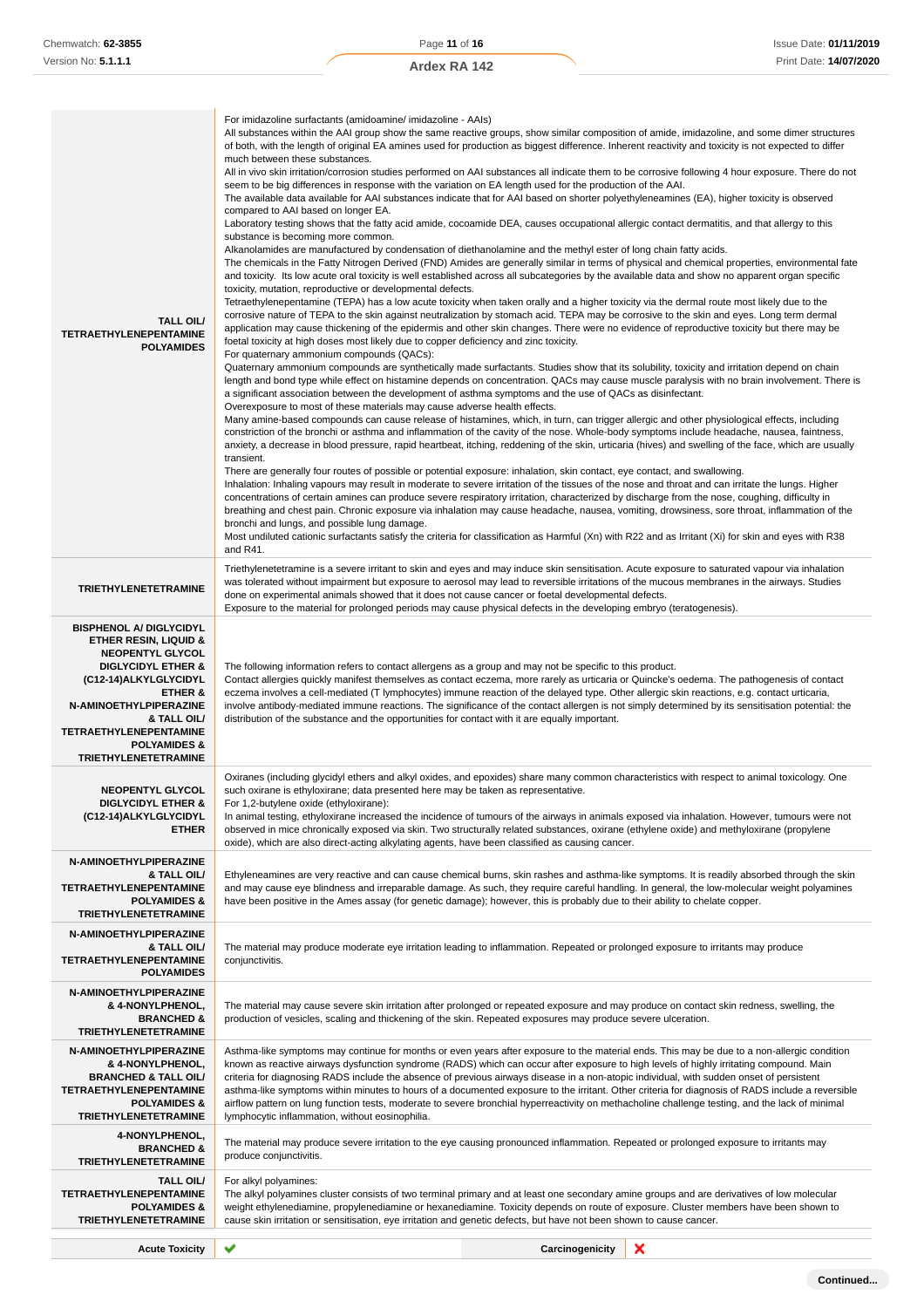| <b>Skin Irritation/Corrosion</b>            | ◡            | Reproductivity                  |                                                                                                    |
|---------------------------------------------|--------------|---------------------------------|----------------------------------------------------------------------------------------------------|
| <b>Serious Eye Damage/Irritation</b>        | $\checkmark$ | <b>STOT - Single Exposure</b>   |                                                                                                    |
| <b>Respiratory or Skin</b><br>sensitisation |              | <b>STOT - Repeated Exposure</b> |                                                                                                    |
| <b>Mutagenicity</b>                         | ж            | <b>Aspiration Hazard</b>        |                                                                                                    |
|                                             |              | Legend:                         | $\blacktriangleright$ - Data either not available or does not fill the criteria for classification |

 $\blacktriangleright$  – Data available to make classification

# **SECTION 12 ECOLOGICAL INFORMATION**

#### **Toxicity**

|                                      | <b>ENDPOINT</b>  | <b>TEST DURATION (HR)</b> | <b>SPECIES</b>                | VALUE            | <b>SOURCE</b>           |
|--------------------------------------|------------------|---------------------------|-------------------------------|------------------|-------------------------|
| Ardex RA 142                         | Not<br>Available | Not Available             | Not Available                 | Not<br>Available | Not<br>Available        |
| bisphenol A/ diglycidyl ether        | <b>ENDPOINT</b>  | <b>TEST DURATION (HR)</b> | <b>SPECIES</b>                | VALUE            | <b>SOURCE</b>           |
| resin, liquid                        | EC50             | 48                        | Crustacea                     | ca.2mg/L         | $\overline{\mathbf{c}}$ |
|                                      | <b>ENDPOINT</b>  | <b>TEST DURATION (HR)</b> | <b>SPECIES</b>                | VALUE            |                         |
| neopentyl glycol diglycidyl<br>ether | <b>LC50</b>      | 96                        | Fish                          | 12.318mg/L       | 3                       |
|                                      | <b>EC50</b>      | 96                        | Algae or other aquatic plants | ca.1-73.67mg/L   | $\overline{2}$          |
|                                      | <b>ENDPOINT</b>  | <b>TEST DURATION (HR)</b> | <b>SPECIES</b>                | VALUE            | <b>SOURCE</b>           |
|                                      | <b>LC50</b>      | 96                        | Fish                          | >5-mg/L          | $\overline{2}$          |
| (C12-14)alkylglycidyl ether          | <b>EC50</b>      | 48                        | Crustacea                     | 6.07mg/L         | $\overline{2}$          |
|                                      | <b>NOEC</b>      | 48                        | Crustacea                     | $<$ 10mg/L       | $\overline{2}$          |
|                                      | <b>ENDPOINT</b>  | <b>TEST DURATION (HR)</b> | <b>SPECIES</b>                | VALUE            | <b>SOURCE</b>           |
|                                      | <b>LC50</b>      | 96                        | Fish                          | 2-190mg/L        | $\overline{2}$          |
|                                      | <b>EC50</b>      | 48                        | Crustacea                     | 32mg/L           | $\overline{\mathbf{c}}$ |
| N-aminoethylpiperazine               | <b>EC50</b>      | 72                        | Algae or other aquatic plants | $>1$ -mg/L       | $\overline{2}$          |
|                                      | EC100            | 48                        | Crustacea                     | 100mg/L          | $\overline{2}$          |
|                                      | <b>NOEC</b>      | 96                        | Fish                          | 1-30mg/L         | $\overline{2}$          |
|                                      | <b>ENDPOINT</b>  | <b>TEST DURATION (HR)</b> | <b>SPECIES</b>                | VALUE            | <b>SOURCE</b>           |
|                                      | <b>LC50</b>      | 96                        | Fish                          | 0.017mg/L        | 4                       |
|                                      | <b>EC50</b>      | 48                        | Crustacea                     | 0.0844mg/L       | $\overline{2}$          |
| 4-nonylphenol, branched              | <b>EC50</b>      | 96                        | Algae or other aquatic plants | 0.027mg/L        | $\overline{2}$          |
|                                      | <b>BCF</b>       | 24                        | Fish                          | 0.193mg/L        |                         |
|                                      | EC10             | 96                        | Algae or other aquatic plants | 0.012mg/L        | 4                       |
|                                      | <b>NOEC</b>      | 168                       | Crustacea                     | $0.001$ mg/L     | $\overline{2}$          |
|                                      | <b>ENDPOINT</b>  | <b>TEST DURATION (HR)</b> | <b>SPECIES</b>                | VALUE            | <b>SOURCE</b>           |
| tall oil/                            | <b>LC50</b>      | 96                        | Fish                          | 0.19mg/L         | $\overline{2}$          |
| tetraethylenepentamine               | <b>EC50</b>      | 48                        | Crustacea                     | $0.18$ mg/L      | $\overline{c}$          |
| polyamides                           | <b>EC50</b>      | 72                        | Algae or other aquatic plants | $0.638$ mg/L     | $\overline{2}$          |
|                                      | <b>NOEC</b>      | 48                        | Crustacea                     | $0.32$ mg/L      | $\overline{2}$          |
|                                      | <b>ENDPOINT</b>  | <b>TEST DURATION (HR)</b> | <b>SPECIES</b>                | VALUE            | <b>SOURCE</b>           |
|                                      | <b>LC50</b>      | 96                        | Fish                          | 180mg/L          | $\mathbf{1}$            |
| triethylenetetramine                 | EC50             | 48                        | Crustacea                     | 31.1mg/L         | $\mathbf{1}$            |
|                                      | <b>EC50</b>      | 72                        | Algae or other aquatic plants | $2.5$ mg/L       | $\mathbf{1}$            |
|                                      | <b>NOEC</b>      | 72                        | Algae or other aquatic plants | $<$ 2.5mg/L      | $\mathbf{1}$            |

Data 6. NITE (Japan) - Bioconcentration Data 7. METI (Japan) - Bioconcentration Data 8. Vendor Data

Very toxic to aquatic organisms, may cause long-term adverse effects in the aquatic environment. Prevent, by any means available, spillage from entering drains or water courses.

**DO NOT** discharge into sewer or waterways.

# **Persistence and degradability**

| Ingredient                    | Persistence: Water/Soil | Persistence: Air |
|-------------------------------|-------------------------|------------------|
| bisphenol A/ diglycidyl ether | <b>HIGH</b>             | <b>HIGH</b>      |
| resin, liquid                 |                         |                  |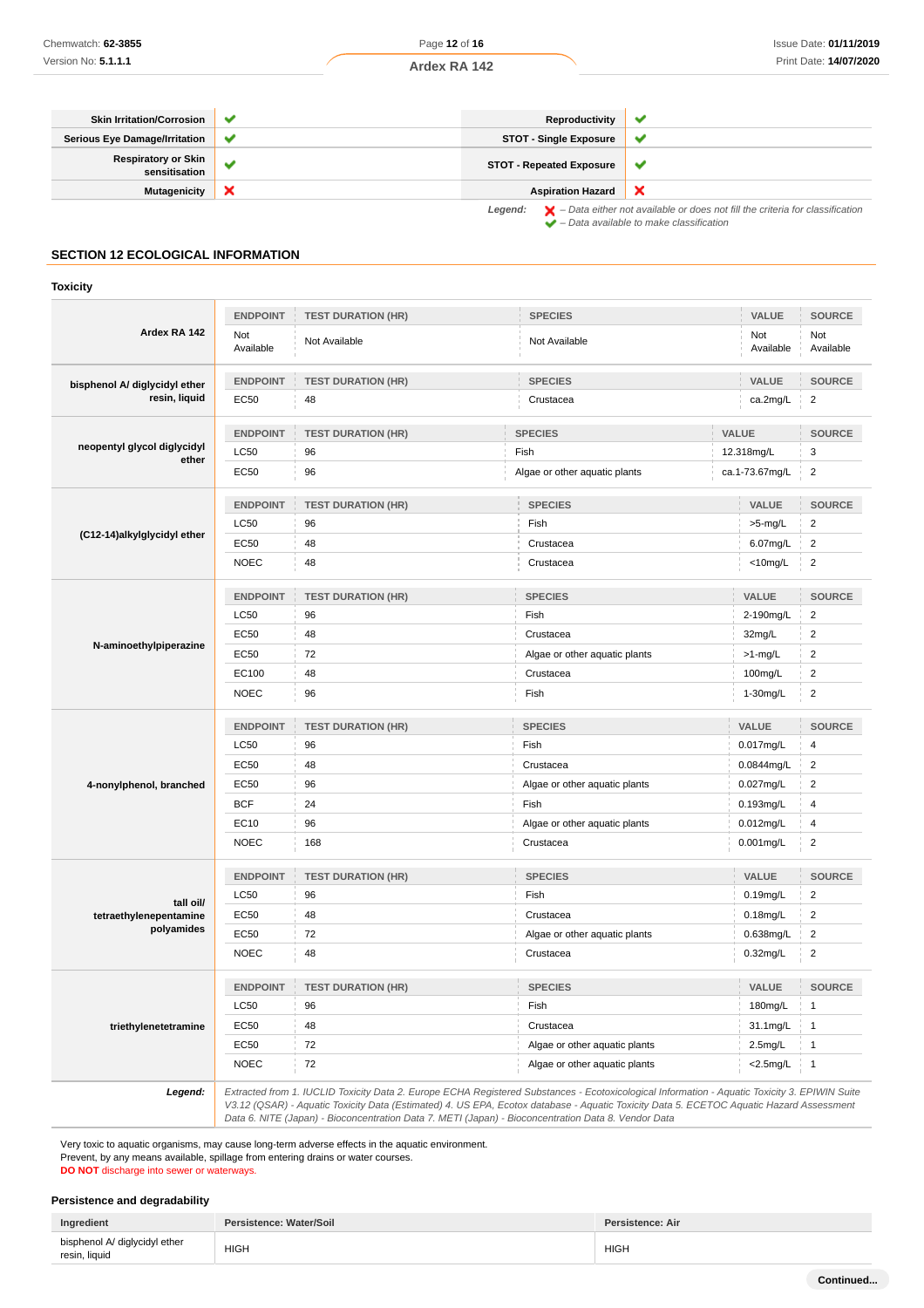| neopentyl glycol diglycidyl ether | <b>HIGH</b> | <b>HIGH</b> |
|-----------------------------------|-------------|-------------|
| N-aminoethylpiperazine            | <b>HIGH</b> | <b>HIGH</b> |
| 4-nonylphenol, branched           | <b>HIGH</b> | <b>HIGH</b> |
| triethylenetetramine              | LOW         | LOW         |

#### **Bioaccumulative potential**

| Ingredient                                     | <b>Bioaccumulation</b>    |
|------------------------------------------------|---------------------------|
| bisphenol A/ diglycidyl ether<br>resin, liquid | LOW (LogKOW = $2.6835$ )  |
| neopentyl glycol diglycidyl ether              | LOW (LogKOW = $0.2342$ )  |
| N-aminoethylpiperazine                         | LOW (LogKOW = $-1.5677$ ) |
| 4-nonylphenol, branched                        | LOW (BCF = $271$ )        |
| triethylenetetramine                           | LOW (LogKOW = $-2.6464$ ) |

#### **Mobility in soil**

| Ingredient                                     | <b>Mobility</b>       |
|------------------------------------------------|-----------------------|
| bisphenol A/ diglycidyl ether<br>resin, liquid | LOW ( $KOC = 51.43$ ) |
| neopentyl glycol diglycidyl ether              | LOW ( $KOC = 10$ )    |
| N-aminoethylpiperazine                         | $LOW (KOC = 171.7)$   |
| 4-nonylphenol, branched                        | LOW ( $KOC = 56010$ ) |
| triethylenetetramine                           | $LOW (KOC = 309.9)$   |

# **SECTION 13 DISPOSAL CONSIDERATIONS**

| Waste treatment methods      |                                                                                                                                                                                                                                                                                                                                                                                                                                                                                                                                                                                                                                                                                                                                                                                                                                                                                                                                                                                                                                                                                                                                                                                                                                                                                                                                                                                                                                                                                                                                                                                                                                                                                                                                                                                                                                                                                                                                              |
|------------------------------|----------------------------------------------------------------------------------------------------------------------------------------------------------------------------------------------------------------------------------------------------------------------------------------------------------------------------------------------------------------------------------------------------------------------------------------------------------------------------------------------------------------------------------------------------------------------------------------------------------------------------------------------------------------------------------------------------------------------------------------------------------------------------------------------------------------------------------------------------------------------------------------------------------------------------------------------------------------------------------------------------------------------------------------------------------------------------------------------------------------------------------------------------------------------------------------------------------------------------------------------------------------------------------------------------------------------------------------------------------------------------------------------------------------------------------------------------------------------------------------------------------------------------------------------------------------------------------------------------------------------------------------------------------------------------------------------------------------------------------------------------------------------------------------------------------------------------------------------------------------------------------------------------------------------------------------------|
| Product / Packaging disposal | Containers may still present a chemical hazard/ danger when empty.<br>▶ Return to supplier for reuse/ recycling if possible.<br>Otherwise:<br>If container can not be cleaned sufficiently well to ensure that residuals do not remain or if the container cannot be used to store the same<br>product, then puncture containers, to prevent re-use, and bury at an authorised landfill.<br>▶ Where possible retain label warnings and SDS and observe all notices pertaining to the product.<br>Legislation addressing waste disposal requirements may differ by country, state and/ or territory. Each user must refer to laws operating in their<br>area. In some areas, certain wastes must be tracked.<br>A Hierarchy of Controls seems to be common - the user should investigate:<br>Reduction<br>$\triangleright$ Reuse<br>$\triangleright$ Recycling<br>Disposal (if all else fails)<br>This material may be recycled if unused, or if it has not been contaminated so as to make it unsuitable for its intended use.<br>DO NOT allow wash water from cleaning or process equipment to enter drains.<br>It may be necessary to collect all wash water for treatment before disposal.<br>In all cases disposal to sewer may be subject to local laws and regulations and these should be considered first.<br>• Where in doubt contact the responsible authority.<br>Recycle wherever possible.<br>► Consult manufacturer for recycling options or consult local or regional waste management authority for disposal if no suitable treatment or<br>disposal facility can be identified.<br>Treat and neutralise at an approved treatment plant.<br>▶ Treatment should involve: Neutralisation with suitable dilute acid followed by: burial in a land-fill specifically licensed to accept chemical and /<br>or pharmaceutical wastes or Incineration in a licensed apparatus (after admixture with suitable combustible material). |

Ensure that the hazardous substance is disposed in accordance with the Hazardous Substances (Disposal) Notice 2017

## **Disposal Requirements**

Packages that have been in direct contact with the hazardous substance must be only disposed if the hazardous substance was appropriately removed and cleaned out from the package. The package must be disposed according to the manufacturer's directions taking into account the material it is made of. Packages which hazardous content have been appropriately treated and removed may be recycled.

The hazardous substance must only be disposed if it has been treated by a method that changed the characteristics or composition of the substance and it is no longer hazardous.

#### **SECTION 14 TRANSPORT INFORMATION**

#### **Labels Required**

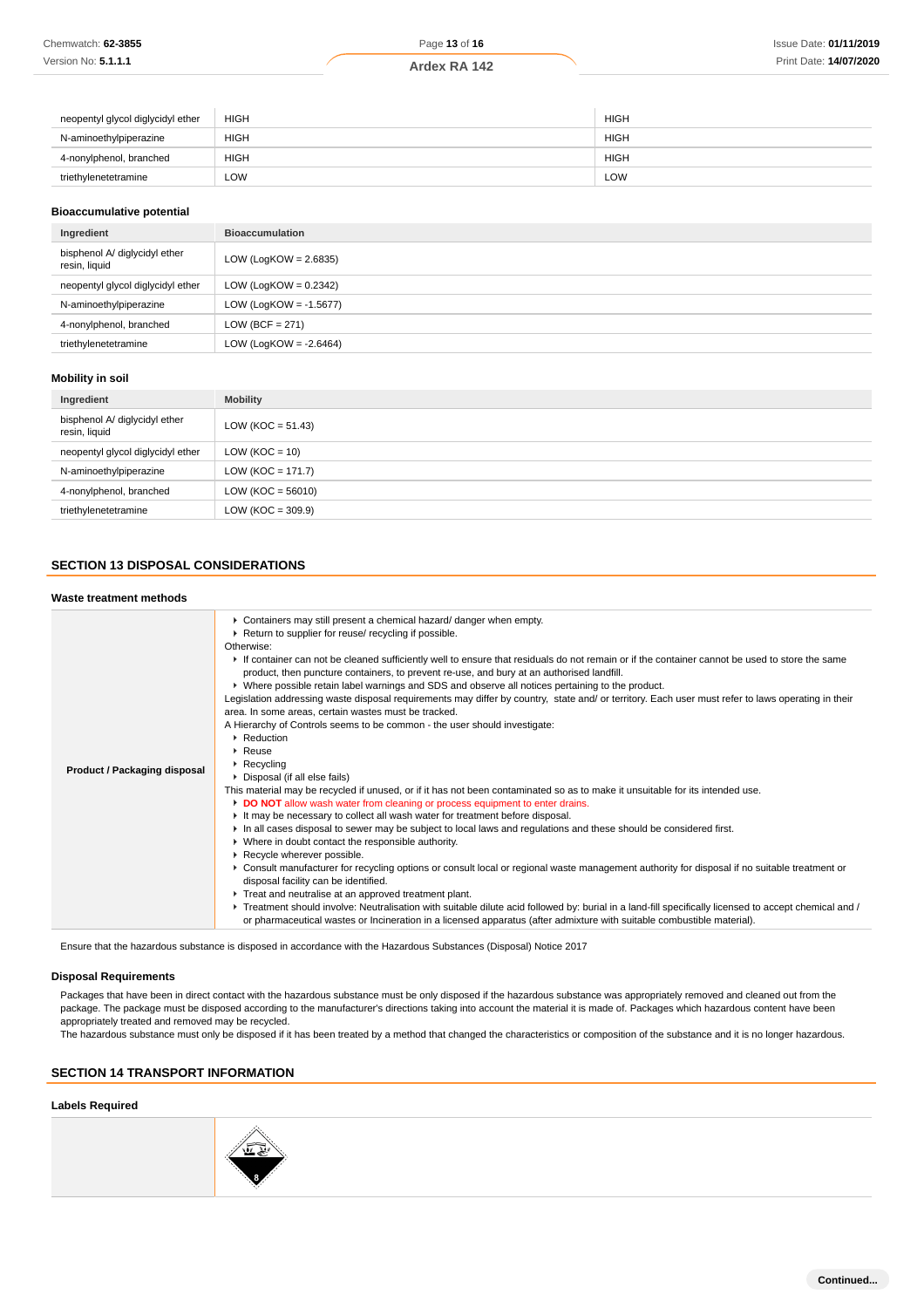**Marine Pollutant**

**HAZCHEM** 2X

# **Land transport (UN)**

| UN number                    | 2735                                                                                                                                        |  |
|------------------------------|---------------------------------------------------------------------------------------------------------------------------------------------|--|
| UN proper shipping name      | AMINES, LIQUID, CORROSIVE, N.O.S. or POLYAMINES, LIQUID, CORROSIVE, N.O.S. (contains N-aminoethylpiperazine and 4-nonylphenol,<br>branched) |  |
| Transport hazard class(es)   | Class<br>8<br>Not Applicable<br>Subrisk                                                                                                     |  |
| Packing group                | Ш                                                                                                                                           |  |
| <b>Environmental hazard</b>  | Environmentally hazardous                                                                                                                   |  |
| Special precautions for user | Special provisions<br>223; 274<br>Limited quantity<br>5L                                                                                    |  |

# **Air transport (ICAO-IATA / DGR)**

| <b>UN number</b>             | 2735                                                                                                                                                                                                        |                      |         |
|------------------------------|-------------------------------------------------------------------------------------------------------------------------------------------------------------------------------------------------------------|----------------------|---------|
| UN proper shipping name      | Amines, liquid, corrosive, n.o.s. * (contains N-aminoethylpiperazine and 4-nonylphenol, branched); Polyamines, liquid, corrosive, n.o.s. *<br>(contains N-aminoethylpiperazine and 4-nonylphenol, branched) |                      |         |
|                              | <b>ICAO/IATA Class</b>                                                                                                                                                                                      | 8                    |         |
| Transport hazard class(es)   | ICAO / IATA Subrisk<br><b>ERG Code</b>                                                                                                                                                                      | Not Applicable<br>8L |         |
|                              |                                                                                                                                                                                                             |                      |         |
| Packing group                | Ш                                                                                                                                                                                                           |                      |         |
| <b>Environmental hazard</b>  | Environmentally hazardous                                                                                                                                                                                   |                      |         |
|                              | Special provisions                                                                                                                                                                                          |                      | A3 A803 |
|                              |                                                                                                                                                                                                             |                      |         |
|                              | Cargo Only Packing Instructions                                                                                                                                                                             |                      | 856     |
| Special precautions for user | Cargo Only Maximum Qty / Pack                                                                                                                                                                               |                      | 60L     |
|                              | Passenger and Cargo Packing Instructions                                                                                                                                                                    |                      | 852     |
|                              | Passenger and Cargo Maximum Qty / Pack                                                                                                                                                                      |                      | 5 L     |
|                              | Passenger and Cargo Limited Quantity Packing Instructions                                                                                                                                                   |                      | Y841    |
|                              | Passenger and Cargo Limited Maximum Qty / Pack                                                                                                                                                              |                      | 1 L     |

# **Sea transport (IMDG-Code / GGVSee)**

| <b>UN</b> number             | 2735                                                                                                                                        |  |
|------------------------------|---------------------------------------------------------------------------------------------------------------------------------------------|--|
| UN proper shipping name      | AMINES, LIQUID, CORROSIVE, N.O.S. or POLYAMINES, LIQUID, CORROSIVE, N.O.S. (contains N-aminoethylpiperazine and 4-nonylphenol,<br>branched) |  |
| Transport hazard class(es)   | <b>IMDG Class</b><br>8<br><b>IMDG Subrisk</b><br>Not Applicable                                                                             |  |
| Packing group                | $\mathbf{III}$                                                                                                                              |  |
| <b>Environmental hazard</b>  | <b>Marine Pollutant</b>                                                                                                                     |  |
| Special precautions for user | $F-A$ , S-B<br><b>EMS Number</b><br>Special provisions<br>223 274<br><b>Limited Quantities</b><br>5 L                                       |  |

**Transport in bulk according to Annex II of MARPOL and the IBC code**

Not Applicable

# **SECTION 15 REGULATORY INFORMATION**

## **Safety, health and environmental regulations / legislation specific for the substance or mixture**

This substance is to be managed using the conditions specified in an applicable Group Standard

| <b>HSR Number</b> | <b>Group Standard</b>                                           |
|-------------------|-----------------------------------------------------------------|
| HSR002596         | Laboratory Chemicals and Reagent Kits Group Standard 2017       |
| HSR002627         | N.O.S. (Toxic [6.1, 6.7], Corrosive) Group Standard Notice 2017 |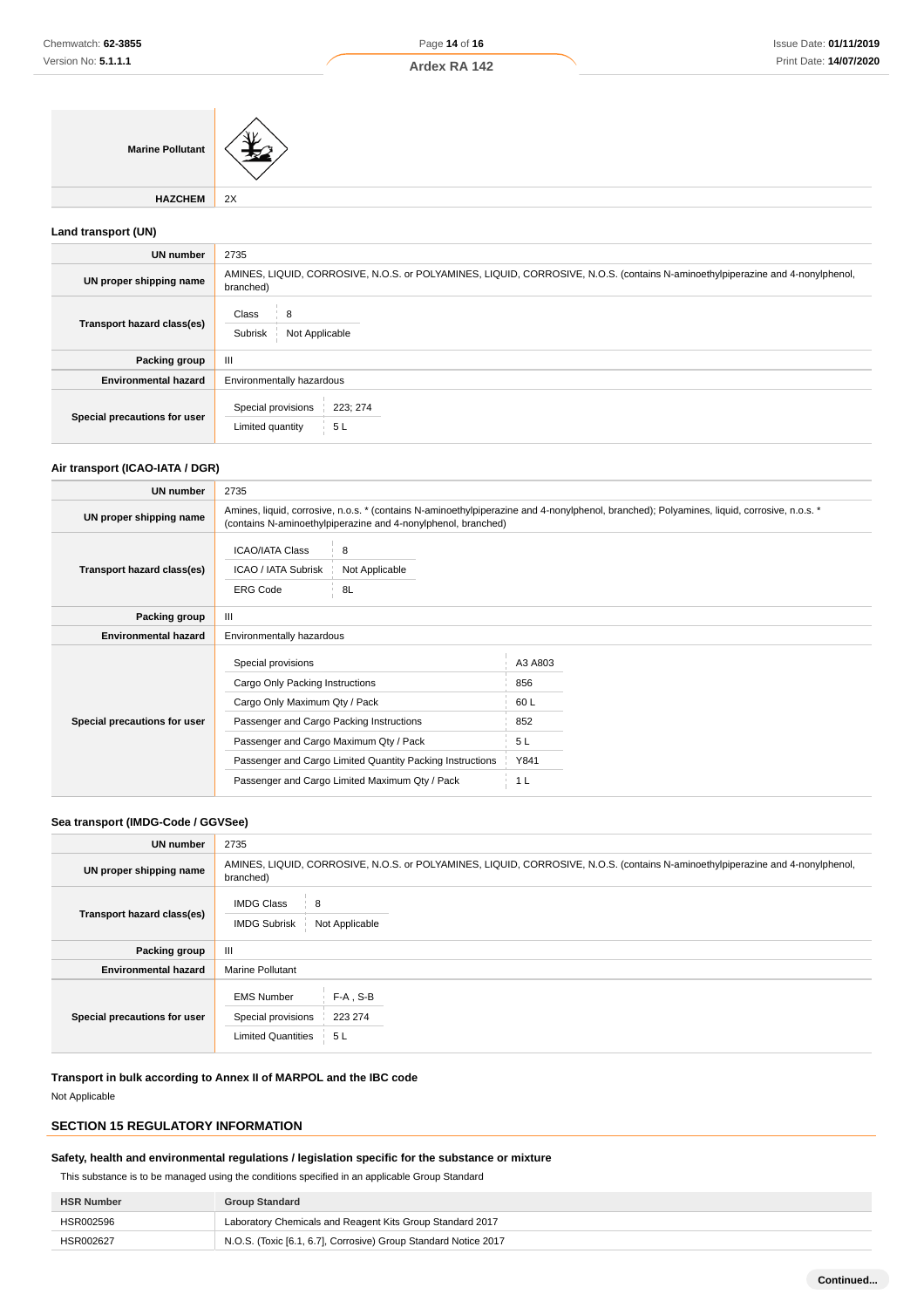Page **15** of **16**

**Ardex RA 142**

| HSR100425                                                                                                                                    | Pharmaceutical Active Ingredients Group Standard 2017                                  |                                                                                                                      |  |
|----------------------------------------------------------------------------------------------------------------------------------------------|----------------------------------------------------------------------------------------|----------------------------------------------------------------------------------------------------------------------|--|
| HSR100757                                                                                                                                    | Veterinary Medicine (Limited Pack Size, Finished Dose) Standard 2017                   |                                                                                                                      |  |
|                                                                                                                                              | BISPHENOL A/ DIGLYCIDYL ETHER RESIN, LIQUID IS FOUND ON THE FOLLOWING REGULATORY LISTS |                                                                                                                      |  |
| Chemical Footprint Project - Chemicals of High Concern List<br>New Zealand Approved Hazardous Substances with controls                       |                                                                                        | New Zealand Hazardous Substances and New Organisms (HSNO) Act - Classification<br>of Chemicals - Classification Data |  |
| New Zealand Hazardous Substances and New Organisms (HSNO) Act - Classification<br>of Chemicals                                               |                                                                                        | New Zealand Inventory of Chemicals (NZIoC)                                                                           |  |
|                                                                                                                                              | NEOPENTYL GLYCOL DIGLYCIDYL ETHER IS FOUND ON THE FOLLOWING REGULATORY LISTS           |                                                                                                                      |  |
| Chemical Footprint Project - Chemicals of High Concern List<br>New Zealand Approved Hazardous Substances with controls                       |                                                                                        | New Zealand Hazardous Substances and New Organisms (HSNO) Act - Classification<br>of Chemicals - Classification Data |  |
| of Chemicals                                                                                                                                 | New Zealand Hazardous Substances and New Organisms (HSNO) Act - Classification         | New Zealand Inventory of Chemicals (NZIoC)                                                                           |  |
|                                                                                                                                              | (C12-14) ALKYLGLYCIDYL ETHER IS FOUND ON THE FOLLOWING REGULATORY LISTS                |                                                                                                                      |  |
| Chemical Footprint Project - Chemicals of High Concern List<br>New Zealand Approved Hazardous Substances with controls                       |                                                                                        | New Zealand Hazardous Substances and New Organisms (HSNO) Act - Classification<br>of Chemicals - Classification Data |  |
| New Zealand Hazardous Substances and New Organisms (HSNO) Act - Classification<br>of Chemicals                                               |                                                                                        | New Zealand Inventory of Chemicals (NZIoC)                                                                           |  |
|                                                                                                                                              | N-AMINOETHYLPIPERAZINE IS FOUND ON THE FOLLOWING REGULATORY LISTS                      |                                                                                                                      |  |
| New Zealand Approved Hazardous Substances with controls                                                                                      | New Zealand Hazardous Substances and New Organisms (HSNO) Act - Classification         | New Zealand Hazardous Substances and New Organisms (HSNO) Act - Classification<br>of Chemicals - Classification Data |  |
| of Chemicals                                                                                                                                 |                                                                                        | New Zealand Inventory of Chemicals (NZIoC)                                                                           |  |
|                                                                                                                                              | 4-NONYLPHENOL, BRANCHED IS FOUND ON THE FOLLOWING REGULATORY LISTS                     |                                                                                                                      |  |
| Chemical Footprint Project - Chemicals of High Concern List<br>New Zealand Approved Hazardous Substances with controls                       |                                                                                        | New Zealand Hazardous Substances and New Organisms (HSNO) Act - Classification<br>of Chemicals - Classification Data |  |
| New Zealand Inventory of Chemicals (NZIoC)<br>New Zealand Hazardous Substances and New Organisms (HSNO) Act - Classification<br>of Chemicals |                                                                                        |                                                                                                                      |  |
|                                                                                                                                              | TALL OIL/ TETRAETHYLENEPENTAMINE POLYAMIDES IS FOUND ON THE FOLLOWING REGULATORY LISTS |                                                                                                                      |  |
| New Zealand Inventory of Chemicals (NZIoC)                                                                                                   |                                                                                        |                                                                                                                      |  |
|                                                                                                                                              | TRIETHYLENETETRAMINE IS FOUND ON THE FOLLOWING REGULATORY LISTS                        |                                                                                                                      |  |
| New Zealand Approved Hazardous Substances with controls<br>New Zealand Hazardous Substances and New Organisms (HSNO) Act - Classification    |                                                                                        | New Zealand Hazardous Substances and New Organisms (HSNO) Act - Classification<br>of Chemicals - Classification Data |  |

New Zealand Hazardous Substances and New Organisms (HSNO) Act - Classification of Chemicals

## **Hazardous Substance Location**

Subject to the Health and Safety at Work (Hazardous Substances) Regulations 2017.

| <b>Hazard Class</b> | Quantity beyond which controls apply for closed<br>containers | Quantity beyond which controls apply when use occurring in open<br>containers |
|---------------------|---------------------------------------------------------------|-------------------------------------------------------------------------------|
| Not Applicable      | Not Applicable                                                | Not Applicable                                                                |

New Zealand Inventory of Chemicals (NZIoC)

#### **Certified Handler**

Subject to Part 4 of the Health and Safety at Work (Hazardous Substances) Regulations 2017.

| <b>Class of substance</b>                                                                             | Quantities   |
|-------------------------------------------------------------------------------------------------------|--------------|
| 6.1A, 6.1B, 6.1C (except for<br>propellant powders of classes<br>1.1C (UN 0160) and 1.3C (UN<br>0161) | Any quantity |
| 9.1A, 9.2A, 9.3A, and 9.4A                                                                            | Any quantity |
|                                                                                                       |              |

Refer Group Standards for further information

## **Tracking Requirements**

Not Applicable

# **National Inventory Status**

| <b>National Inventory</b>     | <b>Status</b>                                                                                                                                                     |
|-------------------------------|-------------------------------------------------------------------------------------------------------------------------------------------------------------------|
| Australia - AICS              | Yes                                                                                                                                                               |
| Canada - DSL                  | Yes                                                                                                                                                               |
| Canada - NDSL                 | No (bisphenol A/ diglycidyl ether resin, liquid; neopentyl glycol diglycidyl ether; (C12-14)alkylglycidyl ether; N-aminoethylpiperazine;<br>triethylenetetramine) |
| China - IECSC                 | Yes                                                                                                                                                               |
| Europe - EINEC / ELINCS / NLP | Yes                                                                                                                                                               |
| Japan - ENCS                  | No ((C12-14)alkylglycidyl ether; tall oil/ tetraethylenepentamine polyamides)                                                                                     |
| Korea - KECI                  | Yes                                                                                                                                                               |
| New Zealand - NZIoC           | Yes                                                                                                                                                               |
| Philippines - PICCS           | Yes                                                                                                                                                               |
| USA - TSCA                    | Yes                                                                                                                                                               |
|                               | Continued                                                                                                                                                         |